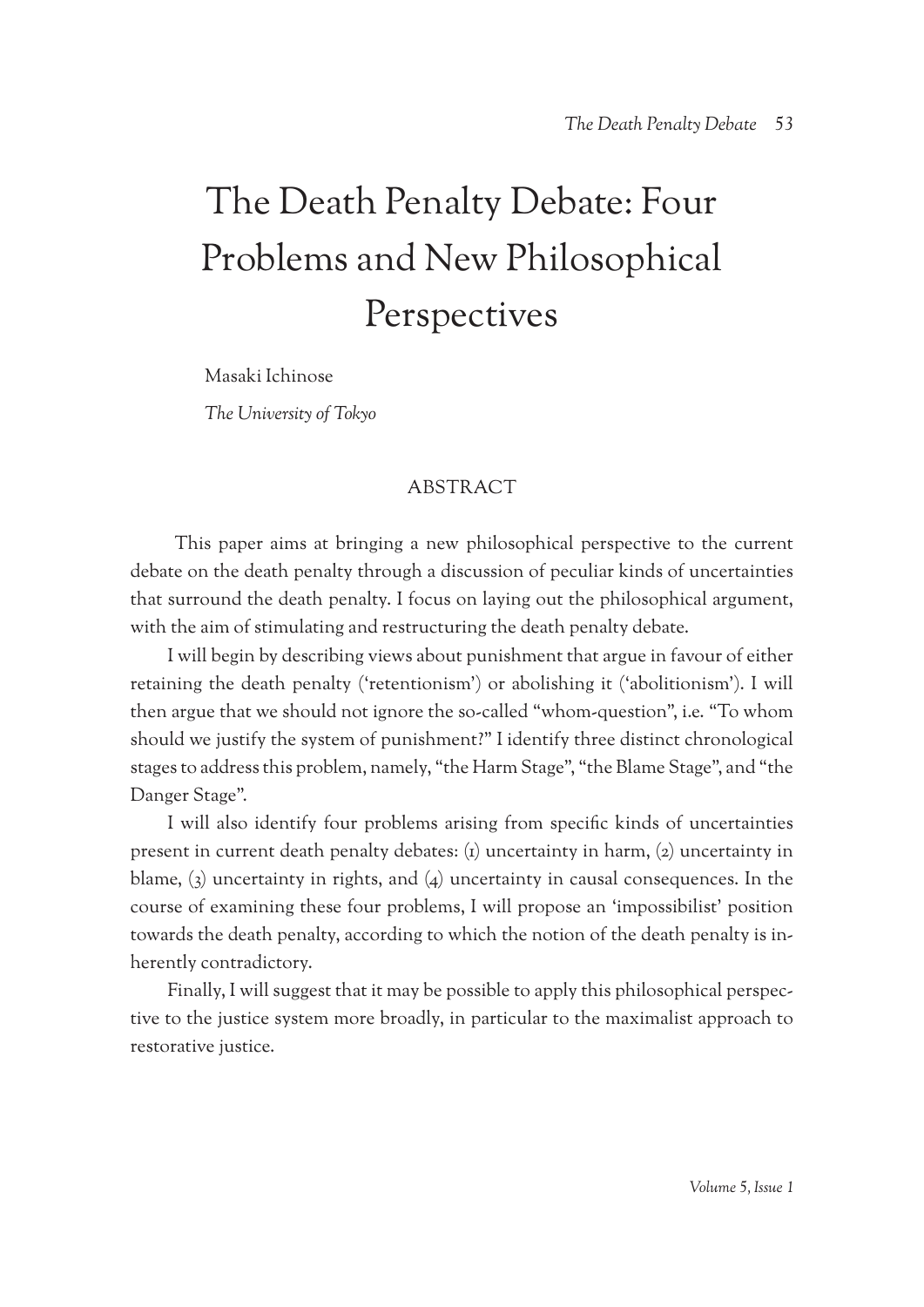## 1. To whom should punishment be justified?

What, exactly, are we doing when we justify a system of punishment? The process of justifying something is intrinsically connected with the process of persuading someone to accept it. When we justify a certain belief, our aim is to demonstrate reasonable grounds for people to believe it. Likewise, when we justify a system of taxation, we intend to demonstrate the necessity and fairness of the system to taxpayers.

What, then, are we justifying when we justify a system of punishment? To whom should we provide legitimate reasons for the system? It is easy to understand to whom we justify punishment when that punishment is administered by, for example, charging a fine. In this case, we persuade violators to pay the fine by bringing to their attention the harm that they have caused, harm which needs to be compensated. (Please note that I am only mentioning the primitive basis of the process of justification.) While we often generalise this process to include people in general or society as a whole, the process of justification would not work without convincing the people who are directly concerned (in this case, violators), at least theoretically, that this is a justified punishment, despite their subjective objections or psychological opposition. We could paraphrase this point per Scanlon's 'idea of a justification which it would be unreasonable to reject' (1982, p.117). That is to say, in justifying the application of the system of punishment, we should satisfy the condition that each person concerned (especially the violator) is aware of having no grounds to reasonably reject the application of the system, even if they do in fact reject it from their personal, selfinterested point of view.

In fact, if the violator is not theoretically persuaded at all in any sense—that is, if they cannot understand the justification as a justification—we must consider the possibility that they suffer some disorder or disability that affects their criminal responsibility.

We should also take into account the case of some extreme and fanatical terrorists. They might not understand the physical treatment inflicted on them in the name of punishment as a punishment at all. Rather, they might interpret their being physically harmed as an admirable result of their heroic behaviour. The notion of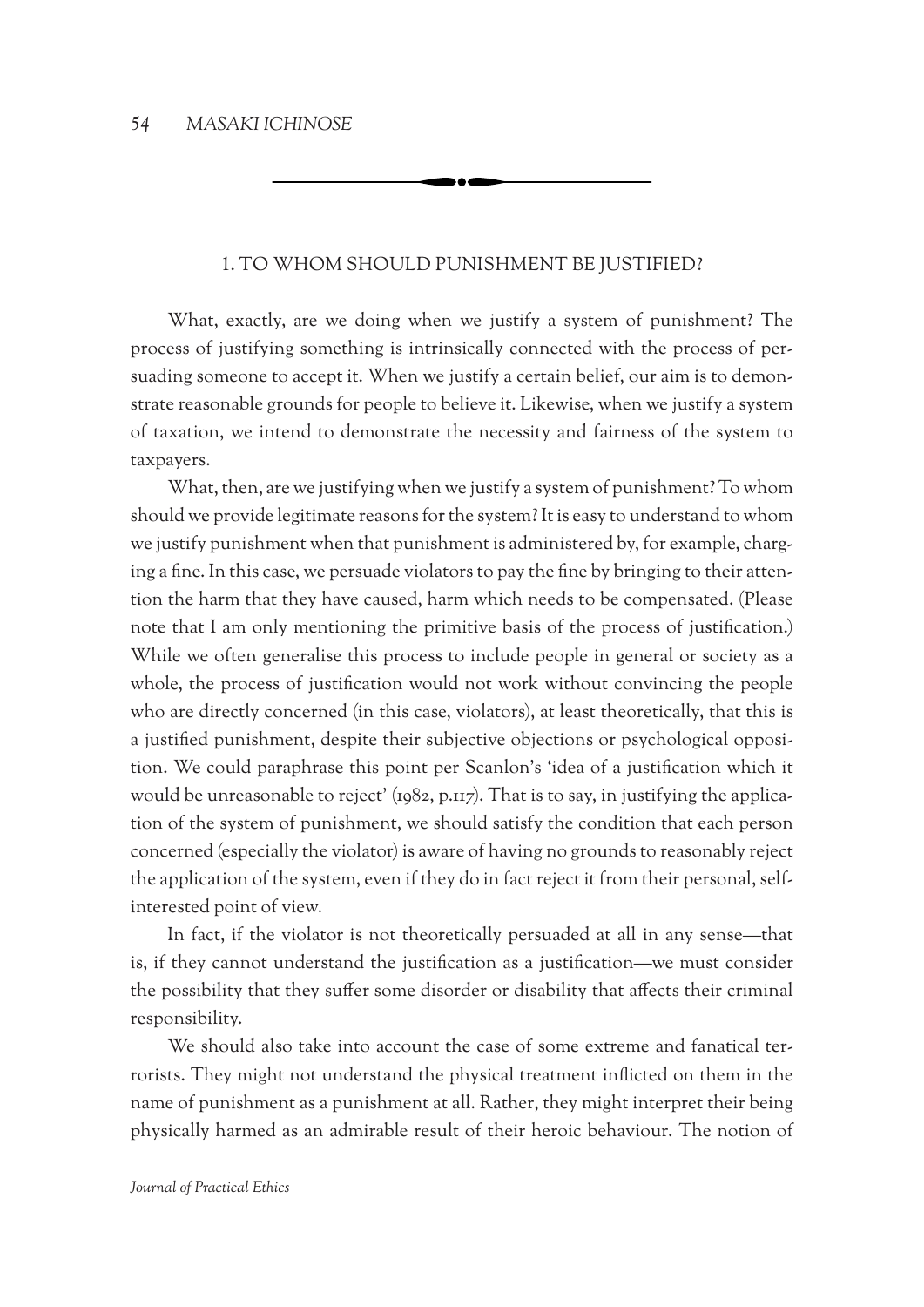punishment is not easily applied to these cases, where the use of physical restraint is more like that applied to wild animals. Punishment can be successful only if those who are punished understand the event as punishment.

This line of argument entirely conforms to the traditional context in philosophy concerning the concept of a "person", who is regarded as the moral and legal agent responsible for his or her actions, including crimes. John Locke, a 17th-century English philosopher, introduced and established this concept, basing it on 'consciousness'. According to Locke, a person 'is a thinking intelligent Being, that has reason and reflection, and can consider it self as it self, the same thinking thing in different times and places; which it does only by that consciousness' (1975, Book 2, Chapter 27, Section 9). This suggests that moral or legal punishments for the person should be accompanied by consciousnesses (in a Lockean sense) of the agent. In other words, when punishment is legally imposed on someone, the person to be punished must be conscious of the punishment as a punishment; that is, the person should understand the event as a justified imposition of some harm.<sup>1</sup>

However, there is a problem here, which arises in particular for the death penalty but not for other kinds of punishment. The question that I raise here is 'to whom do we justify the death penalty?' People might say it should be justified to society, as the death penalty is one of the social institutions to which we consent, whether explicitly or tacitly. This is true. However, if my claims above about justification are correct, the justification of the death penalty must involve the condemned convict coming to understand the justification at least at a theoretical level. Otherwise, to be executed would not be considered a punishment but rather something akin to the extermination of a dangerous animal. The question I want to focus on in particular is this: should this justification be provided *before* administering capital punishment or *whilst* administering capital punishment?

<sup>1.</sup> Strangely, few Locke scholars have seriously tried to understand the Lockean meaning of pun- ishment, which is developed in his *Second Treatise*,(Locke 1960), in the light of his theory of personal ing. Taking into account the fact that 'person' appears as the key word in both works of Locke, we must bridge the gap between his two works by rethinking the universal significance of 'person' in his arguments. There were, however, some controversies concerning how Locke evaluates the death penalty. See Calvert (1993) and Simmons (1994).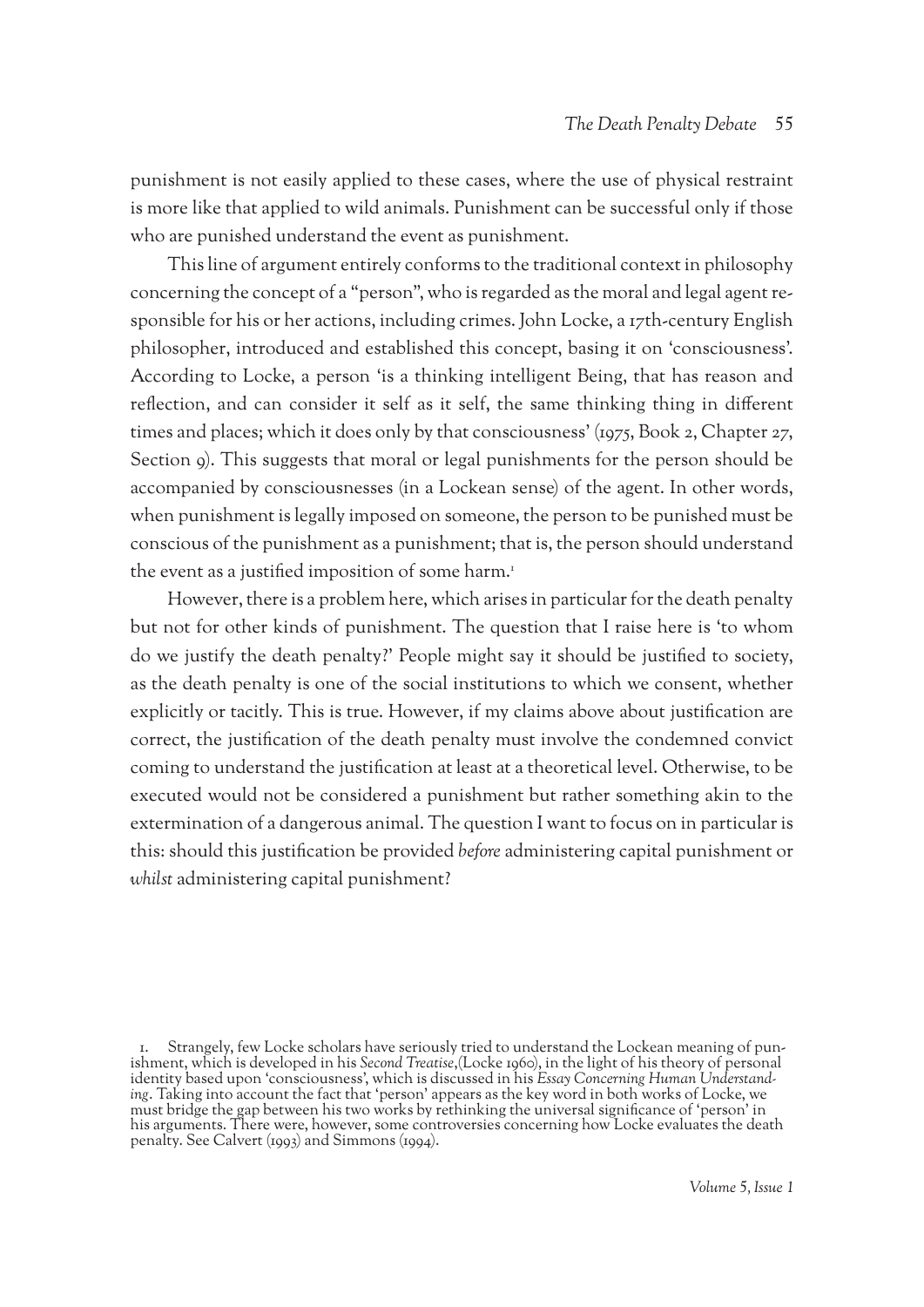### 2. 'Impossibilism'

Generally, in order for the justification of punishment to work, it is necessary for convicts to understand that this is a punishment before it is carried out and that they cannot reasonably reject the justification, regardless of any personal objection they may have. However, that is not sufficient, because if they do not understand *at the moment of execution that something harmful being inflicted is a punishment, then its* being inflicted would simply result in mere physical harm rather than an institutional response based on theoretical justification. The justification for punishment must be, at least theoretically, accepted *both before and during* its application.2 This requirement can be achieved with regard to many types of punishment, such as fines or imprisonment. However, the situation is radically different in the case of the death penalty, for in this case, when it is carried out, the convict, by definition, disappears. During and (in the absence of an afterlife) after the punishment, the convict cannot understand the nature and justification of the punishment. Can we say then that this is a punishment? This is a question which deserves further thought.

On the one hand, the death penalty, once executed, logically implies the nonexistence of the person punished; therefore, by definition, that person will not be conscious of being punished at the moment of execution. However, punishment must be accompanied by the convict's consciousness or understanding of the significance of the punishment, as far as we accept the traditional concept of the person as a moral and legal agent upon whom punishment could be imposed. It may be suggested that everything leading up to the execution—being on death row, entering the execution chamber, being strapped down—is a kind of punishment that the convict is conscious of and is qualitatively different from mere incarceration. However, those phases are factors merely concomitant with the death penalty. The core essence of being executed lies in being killed or dying. Therefore, if the phases of anticipation were to occur but finally the convict were not killed, the death penalty would not have been carried out. The death penalty logically results in the convict's *not being conscious* of being executed, and yet, for it to be a punishment, the death penalty requires the convict *to* 

2. There is an additional question about whether justification is needed *after* the execution when the convict is no longer around, in addition to 'before' and 'during'. According to my understand- ing of justification, the process of justification must begin with making each person concerned understand what there is no reason to reject, but that is just a starting, necessary point. Justification must go beyond the initial phase to acquiring general consent from society. In this sense, justifica- tion seems to be needed even 'after' the execution. Actually, if there is no need for justification after the execution, that sounds less like punishment based on a system of justice than merely physical disposal.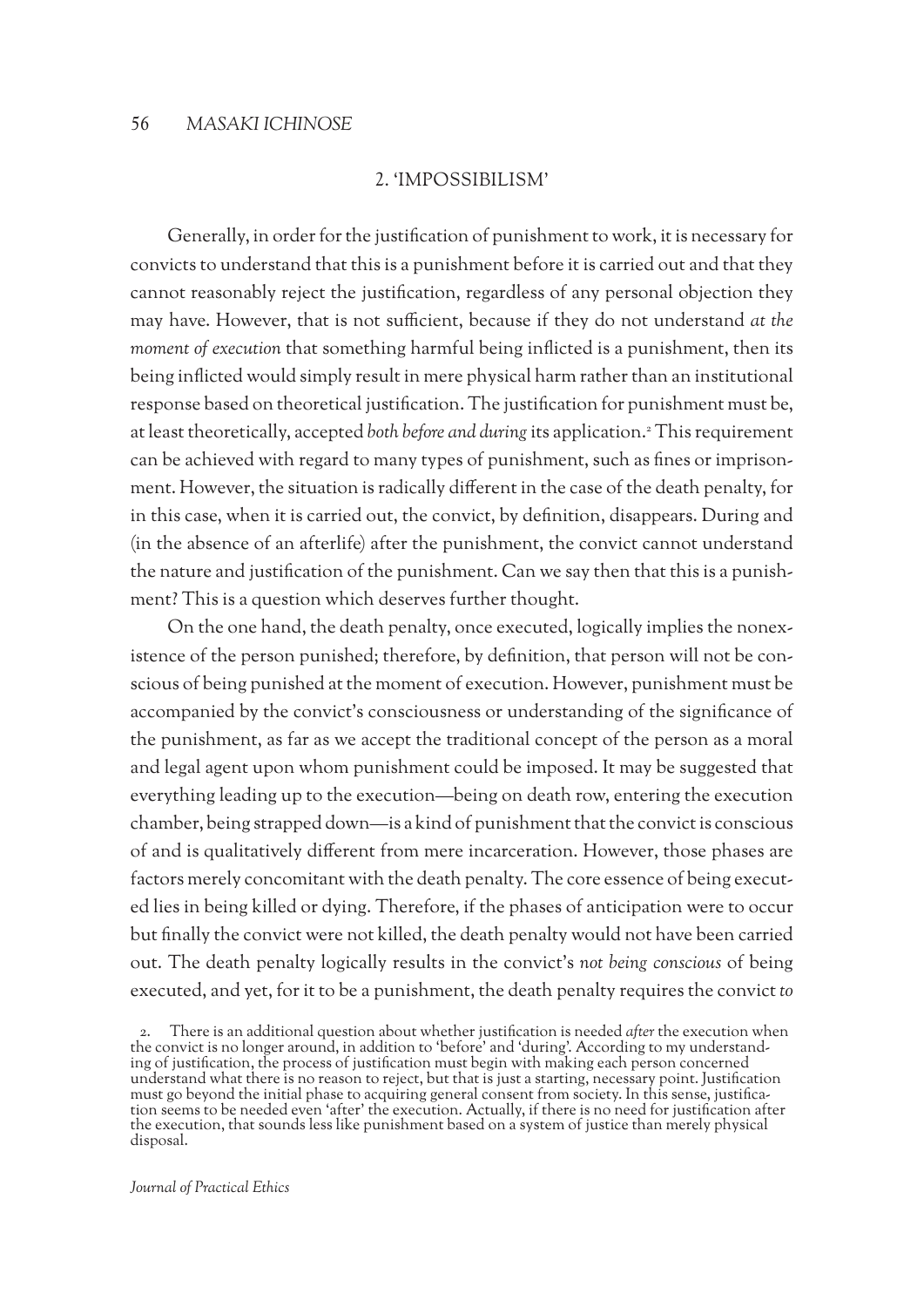*be conscious* of being executed. We could notate this in the form of conjunction in the following way in order to make my point as clear as possible:

## ~ PCE & PCE

(PCE: 'the person is conscious of being executed under the name of punishment')

If this is correct, then we must conclude that the concept of the death penalty is a manifest contradiction in terms. In other words, the death penalty should be regarded as conceptually impossible, even before we take part in longstanding debates between retentionism and abolitionism. This purely philosophical view of the death penalty could be called 'impossibilism' (i.e. the death penalty is conceptually impossible), and could be classified as a third possible view on the death penalty, distinct from retentionism and abolitionism. A naïve objection against this impossibilist view might counter that the death penalty is actually carried out in some countries so that it is not impossible but obviously possible. The impossibilist answer to this objection is that, based on a coherent sense of what it means for a punishment to be justified, that execution in such countries is not the death *penalty* but rather unjustified lethal physical *violence*.

I am not entirely certain whether the 'impossibilist' view would truly make sense in the light of the contemporary debates on the death penalty. These debates take place between two camps as I referred to above:

*Retentionism* (the death penalty should be retained): generally argued with reference to victims' feelings and the deterrence effects expected by execution.

*Abolitionism* (the death penalty should be abolished): generally argued through appeals to the cruelty of execution, the possibility of misjudgements in the trial etc.

The grounds mentioned by both camps are, theoretically speaking, applicable to punishment in general in addition to the death penalty specifically. I will mention those two camps later again in a more detailed way in order to make a contrast between standard debates and my own view. However, my argument above for 'impossibilism', does suggest that there is an uncertainty specific to the death penalty as opposed to other types of punishment. I believe that this uncertainty must be considered when we discuss the death penalty, at least from a philosophical perspective. Otherwise we may lose sight of what we are attempting to achieve.

A related idea to the 'impossibilism' of the death penalty may emerge, if we accept the fact that the death penalty is mainly imposed on those convicted of homi-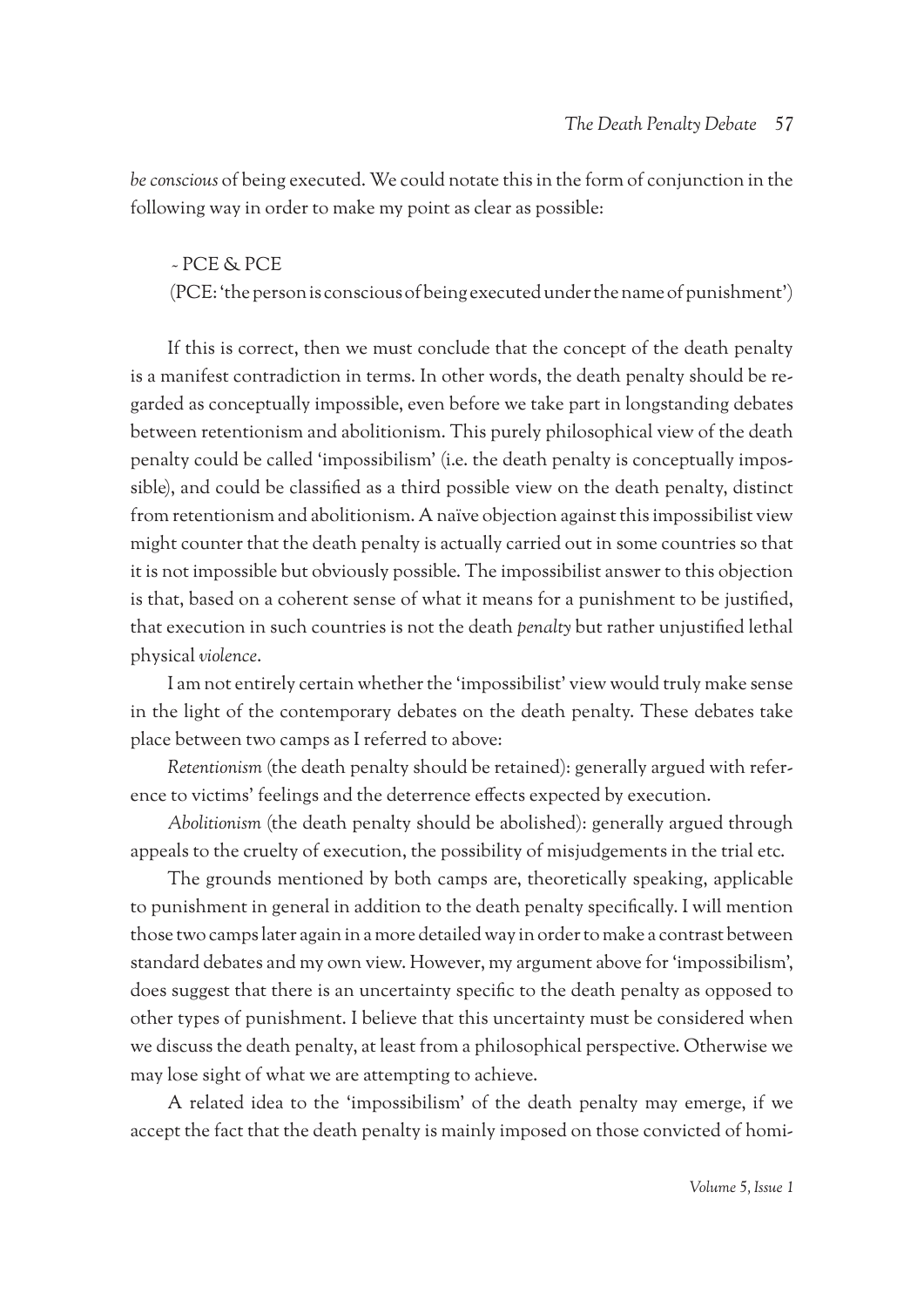cide. This idea is related to the understanding of death proposed by Epicurus, who provides the following argument (Diogenes Laertius 1925, p. 650-1):

*Death, therefore, the most awful of evils, is nothing to us, seeing that, when we are, death is not come, and, when death is come, we are not. It is nothing, then, either to the living or to the dead, for with the living it is not and the dead exist no longer.*

We can call this Epicurean view 'the harmlessness theory of death' (HTD). If we accept HTD, it follows, quite surprisingly, that there is no direct victim in the case of homicide insofar as we define 'victim' to be a person who suffers harm as a result of a crime. For according to HTD, people who have been killed and are now dead suffer nothing—neither benefits nor harms—because, as they do not exist, they cannot be victims. If this is true, there is no victim in the case of homicide, and it must be unreasonable to impose what is supposed to be the ultimate punishment<sup>3</sup>—that is, the death penalty—on those offenders who have killed others.

This argument might sound utterly absurd, particularly if it is extended beyond offenders and victims to people in general, as one merit of the death penalty seems to lie in reducing people's fear of death by homicide. However, although this argument from HTD might sound bizarre and counterintuitive, we should accept it at the theoretical level, to the extent that we find HTD valid.4 Clearly, this argument, which is based on the nonexistence of victims, could logically lead to another impossibilist argument concerning the death penalty.

There are many points to be more carefully examined regarding both types of 'impossibilism', which I will skip here. However, I must stop to ponder a natural reaction. My question above, 'To whom do we justify?', which introduced 'impossibilism',

<sup>3.</sup> Is it true that the death penalty is the ultimate punishment? Can we not suppose that the death penalty is less harmful than a life sentence or very lengthy incarceration? However, this view regarding the death penalty as less harmful than a lifelong sentence could lead to a paradox. If this order of severity as punishment is valid, it may be possible to reduce the lifelong sentence (due to an amnesty, some consideration on the prisoner's rehabilitation, or something like that) to the death penalty. If this is the case, prisoners given the lifelong sentence will not make an effort at all to rehabilitate themselves, due to fear of the sentence being reduced to the death penalty. In addition, if a person is likely to be sentenced to death, the person might try to commit a more heinous crime, perhaps even in the court in order to be given a more severe sentence, i.e. a life sentence in prison. That is a paradox drawn from human nature.

<sup>4.</sup> On the current debates on 'HTD' of Epicurus, see Fischer (1993). Of course, there are lots of objections against the Epicurean view. The most typical objection is that death deprives people of their chance to enjoy life, and therefore death is harmful. However, it seems to me that "whom-ques- tion" must be raised again here. To whom is the deprivation of this chance harmful? In any case, the metaphysics of death is a popular topic in contemporary philosophy, which should involve not only metaphysical issues but also ethical and epistemological problems.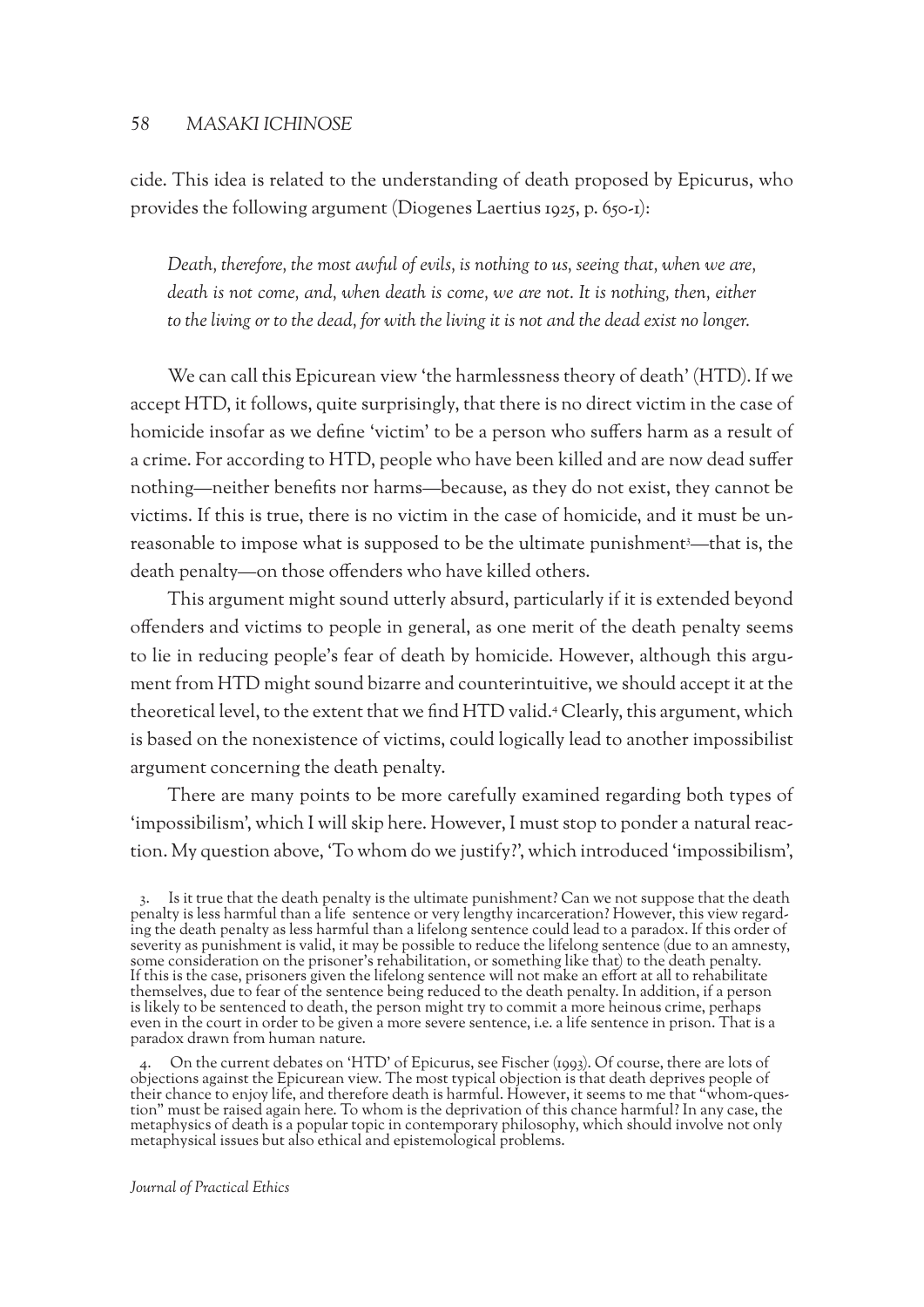might sound eccentric, because, roughly speaking, theoretical arguments of justification are usually deployed in a generalised way and do not need to acknowledge who those arguments are directed at. Yet, I believe that this normal attitude towards justification is not always correct. Instead, our behaviour, when justifying something, focuses primarily on theoretically persuading those who are unwilling to accept the item being justified. If nobody refuses to accept it, then it is completely unnecessary to provide its justification. For instance, to use a common sense example, nobody doubts the existence of the earth. Therefore, nobody takes it to be necessary to justify the existence of the earth. Alternatively, a justification for keeping coal-fired power generation, the continued use of which is not universally accepted due to global warming, is deemed necessary. In other words, justification is not a procedure lacking a particular addressee, but an activity that addresses the particular person in a definite way, at least at first. In fact, it seems to me that the reason that current debates on the death penalty become deadlocked is that crucial distinctions are not appropriately made. I think that such a situation originates from not clearly asking to whom we are addressing our arguments, or whom we are discussing. As far as I know, there have been very few arguments within the death penalty debate that take into account the homicide victim, despite the victim's unique status in the issue. This is one example where the debate can be accused of ignoring the 'whom-question', so I will clarify this issue by adopting a strategy in which this 'whom-question' is addressed.

## 3. Three chronological stages

Following my strategy, I will first introduce a distinction between three chronological stages in the death penalty. In order to make my argument as simple as possible, I will assume that the death penalty is imposed on those who have been convicted of homicide, although I acknowledge there are other crimes which could result in the death penalty. In that sense, the three stages of the death penalty correspond to the three distinct phases arising from homicide.

The first stage takes place at the time of killing; the fact that someone was killed must be highlighted. However, precisely what happened? If we accept the HTD, we should suppose that nothing harmful happened in the case of homicide. Although counterintuitive, let's see where this argument leads. However, first, I will acknowledge that we cannot cover all contexts concerning the justification of the death penalty by discussing whether or not killing harms the killed victim. Even if we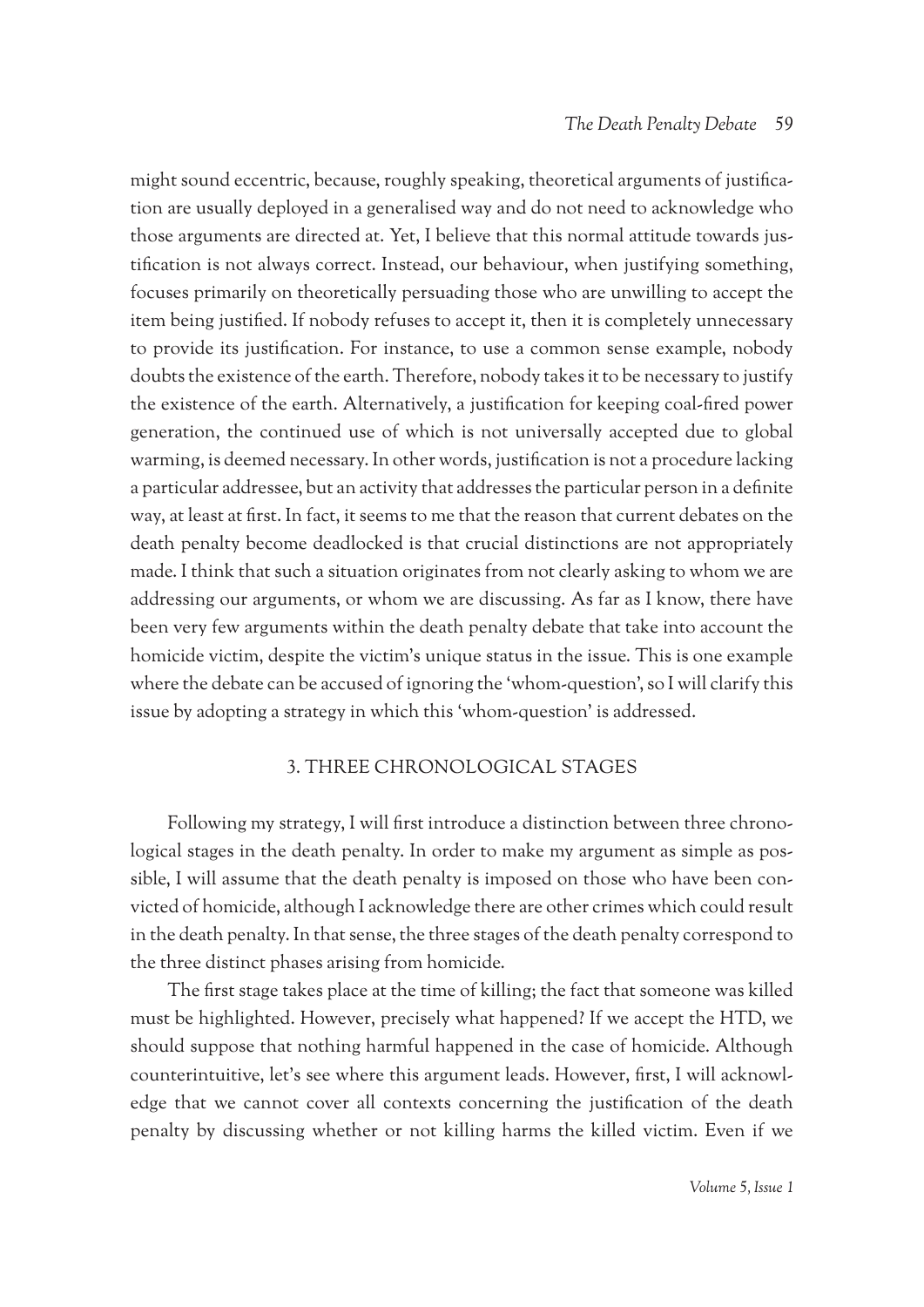accept for argument's sake that homicide does not harm the victim, that is only part of the issue. Other people, particularly the bereaved families of those killed, are seriously harmed by homicide. More generally, society as a whole is harmed, as the fear of homicide becomes more widespread in society.

Moreover, our basic premise, HTD, is controversial. Whether HTD is convincing remains an unanswered question. There is still a very real possibility that those who were killed do suffer harm in a straightforward sense, which conforms to most people's strong intuition. In any event, we can call this first stage, the 'Harm Stage', because harm is what is most salient in this phase, either harm to the victims or others in society at large. If a justification for the death penalty is to take this Harm Stage seriously, the overwhelming focus must be on the direct victims themselves, who actually suffer the harm. This is the central core of the issue, as well as the starting point of all further problems.

The second stage appears after the killing. After a homicide, it is common to blame and to feel anger towards the perpetrator or perpetrators, and this can be described as a natural, moral, or emotional reaction. However, it is not proven that blaming or feeling angry is indeed natural, as it has not been proven that such feelings would arise irrespective of our cultural understanding of the social significance of killing. The phenomenon of blaming and the prevalence of anger when a homicide is committed could be a culture-laden phenomenon rather than a natural emotion. Nevertheless, many people actually do blame perpetrators or feel anger towards them for killing someone, and this is one of the basic ideas used to justify a system of 'retributive justice'. The core of retributive justice is that punishment should be imposed on the offenders themselves (rather than other people, such as the offenders' family). This retributive impulse seems to be the most fundamental basis of the system of punishment, even though we often also rely on some consequentialist justification for punishment (e.g. preventing someone from repeating an offence). In addition, offenders are the recipients of blame or anger from society, which suggests that blaming or expressing anger has a crucial function in retributive justice. I will call this second phase the 'Blame Stage', which extends to the period of the execution. Actually, the act of blaming seems to delineate what needs to be resolved in this phase. Attempting to justify the death penalty by acknowledging this Blame Stage (or retributive justification) in terms of proportionality is the most common strategy. That is to say, *lex talionis* applies here—'an eye for an eye'. This is the justification that not only considers people in general, including victims who blame perpetrators, but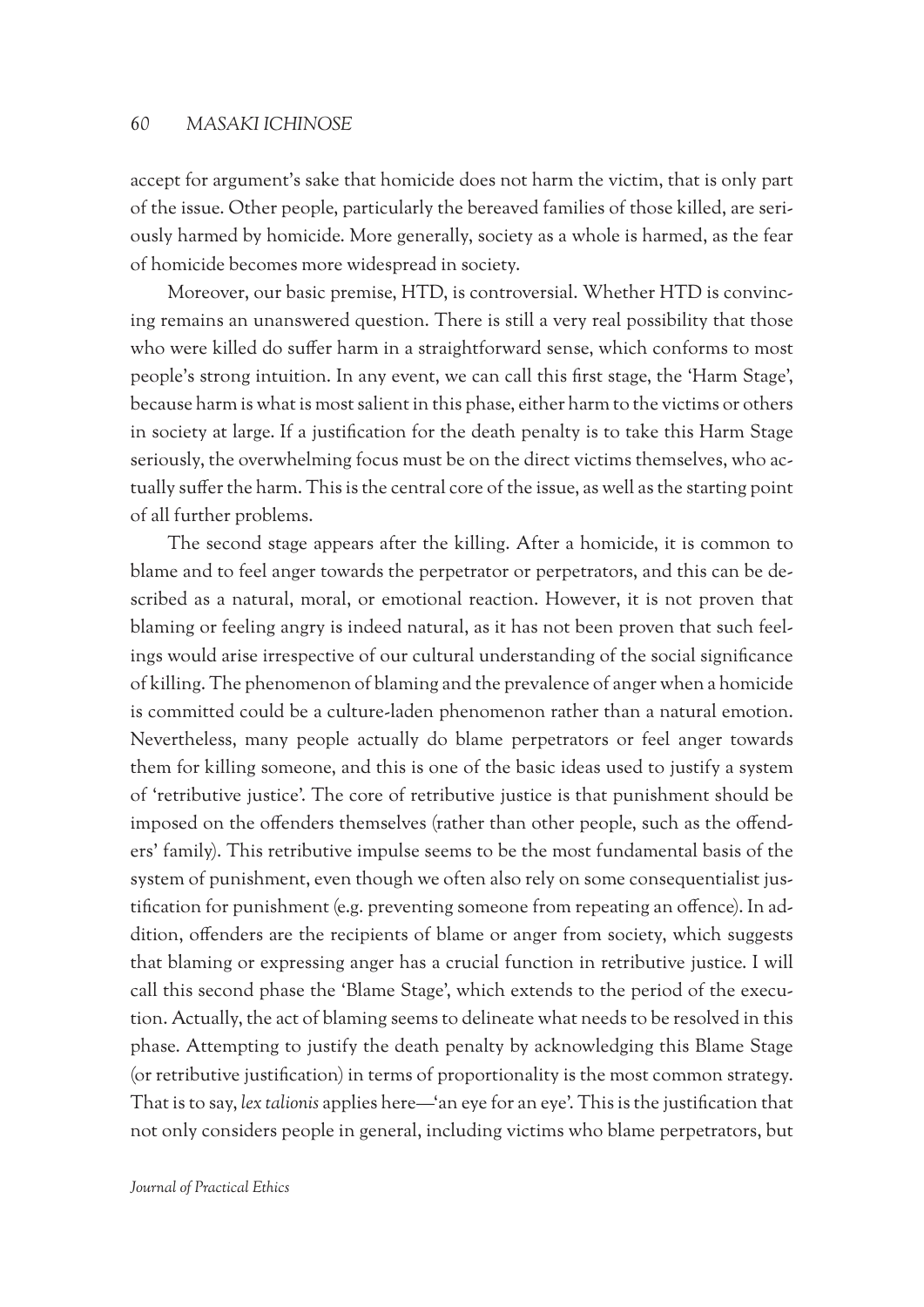also attempts to persuade perpetrators that this is retribution resulting from their own harmful behaviours.

The final stage in the process concerning the death penalty appears after the execution; in this stage, what matters most is how beneficial the execution is to society. Any system in our society must be considered in the light of its cost-effectiveness. This extends even to cultural or artistic institutions, although at first glance they seem to be far from producing any practical effects. In this context, benefits are interpreted quite broadly; creating intellectual satisfaction, for example, is counted as a benefit. Clearly, this is a utilitarian standpoint. We can apply this view to the system of punishment, or the death penalty, if it is accepted. That is, the death penalty may be justified if its benefits to society are higher than its costs. What, then, are the costs, and what are the benefits? Obviously, we must consider basic expenses, such as the maintenance and labour costs of the institution keeping the prisoner on death row. However, in the case of the death penalty, there is a special cost to be considered, namely, the emotional reaction of people in society in response to killing humans, even when officially sanctioned as a punishment. Some feel that it is cruel to kill a person, regardless of the reason.

On the other hand, what is the expected benefit of the death penalty? The 'deterrent effect' is usually mentioned as a benefit that the death penalty can bring about in the future. In that case, what needs to be shown if we are to draw analogies with the previous two stages? When people try to justify the death penalty by mentioning its deterrent effect, they seem to be comparing a society without the death penalty to one with the death penalty. Then they argue that citizens in a society with the death penalty are at less risk of being killed or seriously victimised than those in a society without the death penalty. In other words, the death penalty could reduce the danger of being killed or seriously victimised in the future. Therefore, we could call this third phase the 'Danger Stage'. In this stage, we focus on the danger that might affect people in the future, including future generations. This is a radically different circumstance from those of the previous two stages in that the Danger Stage targets people who have nothing to do with a particular homicide.

## 4. Analogy from natural disasters

The three chronological stages that I have presented in relation to the death penalty are found in other types of punishment as well. Initially, any punishment must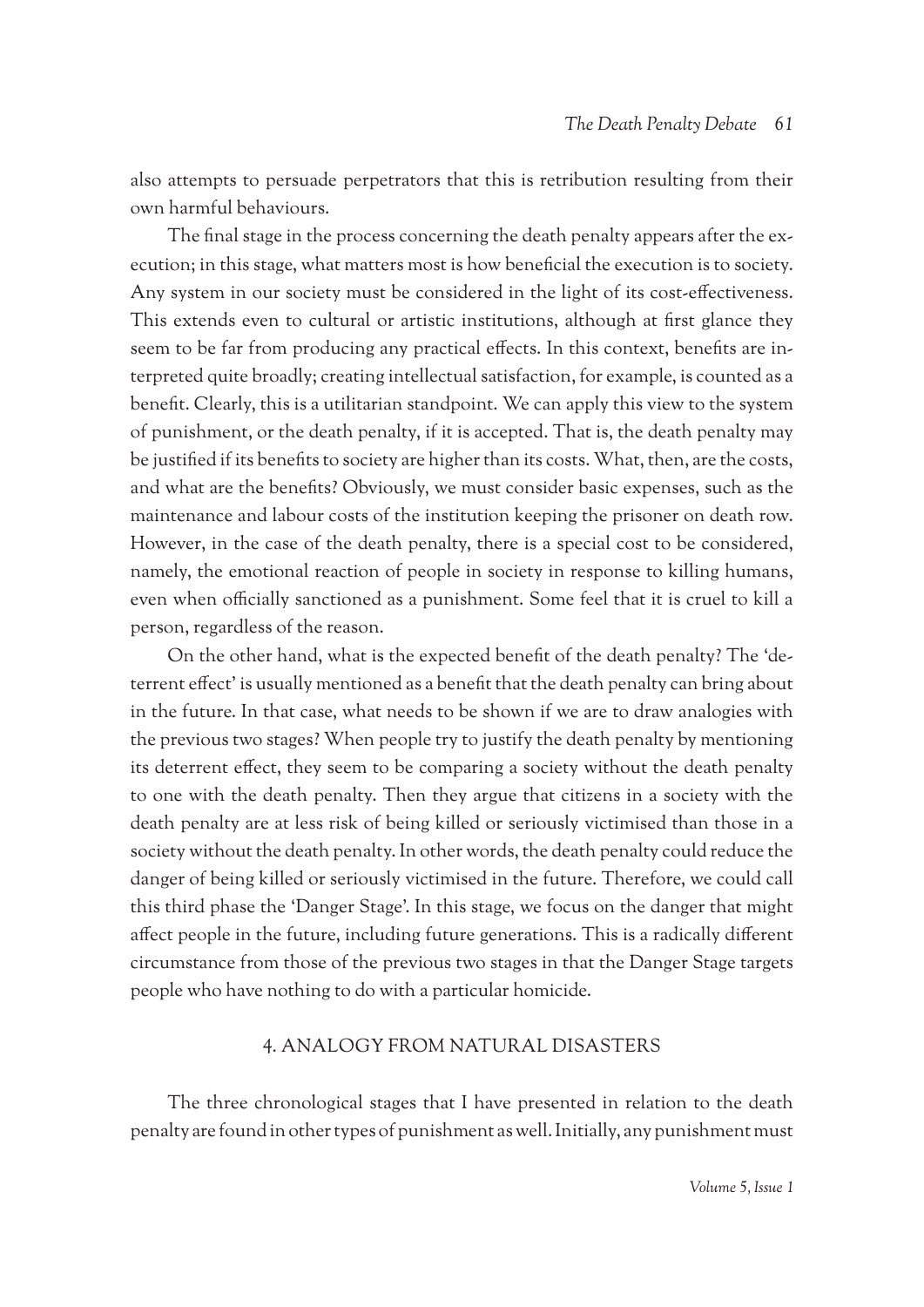stem from some level of harm (including harm to the law), and this is a *sine qua non* for the issue of punishment to arise. Blaming and its retributive reaction must follow that harm, and subsequently some social deterrent is expected to result. However, we should carefully distinguish between the death penalty and other forms of punishment. With other forms of punishment, direct victims undoubtedly exist, and those convicted of harming such victims are aware they are being punished. In addition, rehabilitating perpetrators in order for them to return to society—one aspect of the deterrent effect—can work in principle. However, this aspect of deterrence cannot apply to the death penalty because executed criminals cannot be aware of being punished by definition, and the notion of rehabilitation does not make sense by definition. Only this quite obvious observation can clarify that there is a crucial, intrinsic difference or distinction between the death penalty and other forms of punishment. Theories about the death penalty must seriously consider this difference; we cannot rely on theories that treat the death penalty on a par with other forms of punishment.

Moreover, the three chronological stages that have been introduced above are fundamentally different from each other. In reality, the subjects or people that we discuss and on whom we focus are different from stage to stage. In this respect, one of my points in this article is to underline the crucial need to discuss the issues of the death penalty by drawing a clear distinction between those stages. I am not claiming that only one of those stages is important. I am aware that each stage has its own significance; therefore, we should consider all three. However, we should be conscious of the distinctions when discussing the death penalty.

To make my point more understandable, I will suggest an analogy with natural disasters. Specifically, I will use as an analogy the biggest earthquake in Japan in the past millennium—the quake of 11 March 2011 (hereafter the 2011 quake). Of course, at first glance, earthquakes are substantially different from homicides. However, there is a close similarity between the 2011 quake and homicides, because although most of the harm that occurred was due to the earthquake and tsunami, in fact people were also harmed and killed during the 2011 quake at least partially due to human errors, such as the failure of the government's policy on tsunamis and nuclear power plants. Thus, it is quite easy in the case of the 2011 quake to distinguish between three aspects, all of which are different from each other.

(1)We must recognise victims who were killed in the tsunami or suffered hard-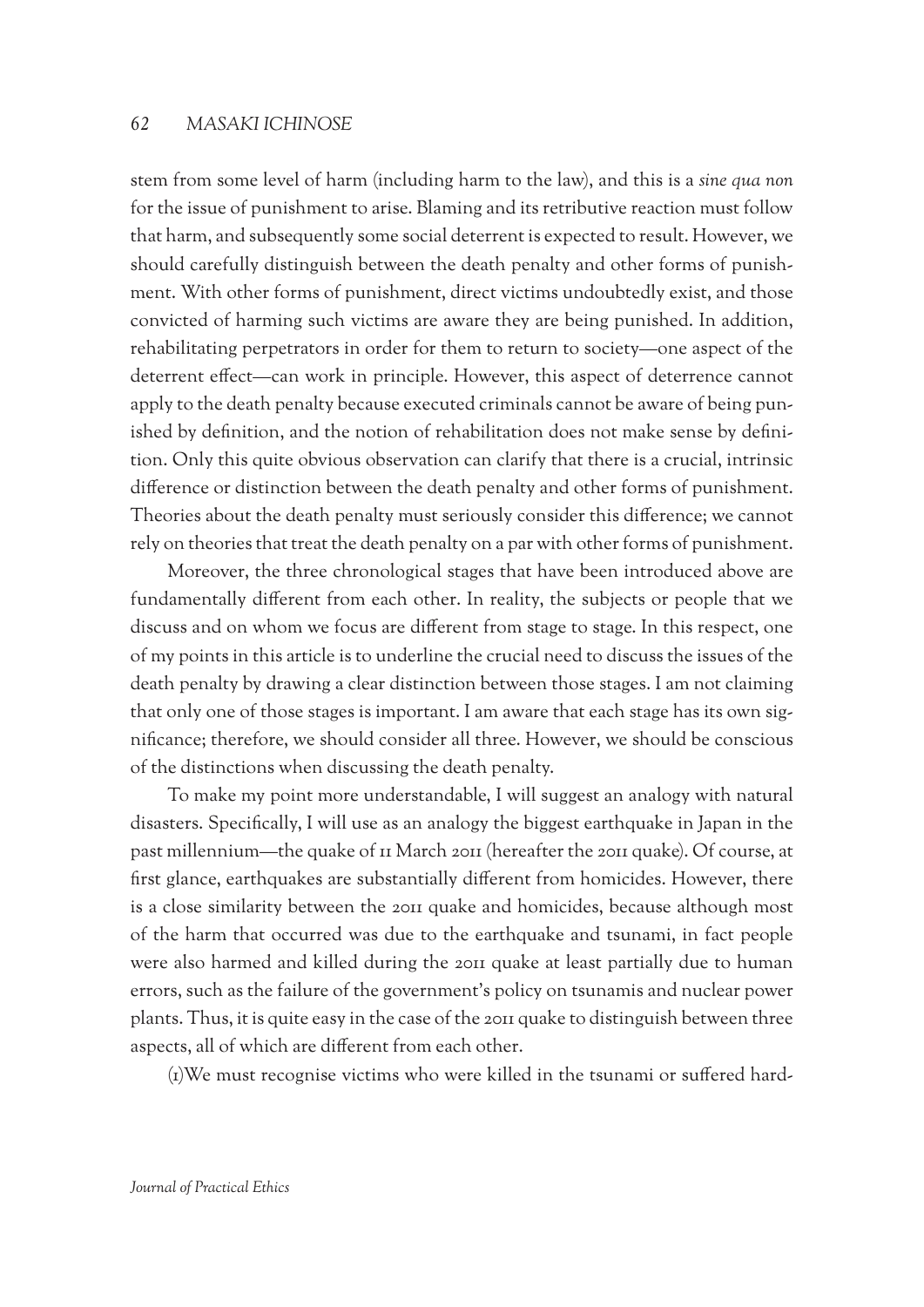ship at shelters.5 This is the core as well as the starting point of all problems. What matters here is rescuing victims, and expressing our condolences.

(2) Then we will consider victims and people in general who hold the government and the nuclear power company responsible for political and technical mistakes. What usually matters here is the issue of responsibility and compensation.

(3) Finally, we can consider people's interests in improving preventive measures taken to reduce damages by tsunami and nuclear-plant-related accidents in the future. What matters in this context is the reduction of danger in the future by learning from the 2011 quake.

Nobody will fail to notice that these three aspects are three completely different issues, which can be seen in exactly the same manner in the case of the death penalty. Aspects  $(i)$ ,  $(2)$ , and  $(3)$  correspond respectively to the Harm Stage, the Blame Stage, and the Danger Stage. Undoubtedly, none of these three aspects should be ignored and they actually appear in a mutually intertwined manner: the more successful the preventive measures are, the fewer victims will be produced by tsunami and nuclearplant accidents in the future. Those aspects affect each other. Likewise, we must consider each of the three stages regarding the death penalty.

## 5. Initial harm

The arguments thus far provide the basic standpoint that I want to propose concerning the debates on the death penalty. I want to investigate the issue of the death penalty by sharply distinguishing between these three stages and by simultaneously considering them all equally. By following this strategy, I will demonstrate that there are intrinsic uncertainties, and four problems resulting from those uncertainties, in the system of the death penalty. In so doing I will raise a novel objection to the contemporary debate over the death penalty.

Roughly speaking, as I have previously mentioned, the death penalty debate continues to involve the two opposing views of abolitionism and retentionism (or perhaps, in the case of abolitionist countries, revivalism). It seems that the main argu-

<sup>5.</sup> In fact, the hardships suffered by those forced to flee to shelters constituted the main problem resulting from the nuclear power plants accident. In general, radiation exposure is the most wellknown problemarising from nuclear power plant accidents, but it is not always the case. In particular in the case of the Fukushima nuclear power plant accident in Japan, the overestimation of the danger of radiation exposure, and evacuation activities resulting from that overestimation, caused the biggest and the most serious problems including many of the deaths. We always have to take the risktradeoff into account. Radiation exposure is just one risk, and is not the only risk to be considered. See Ichinose (2016).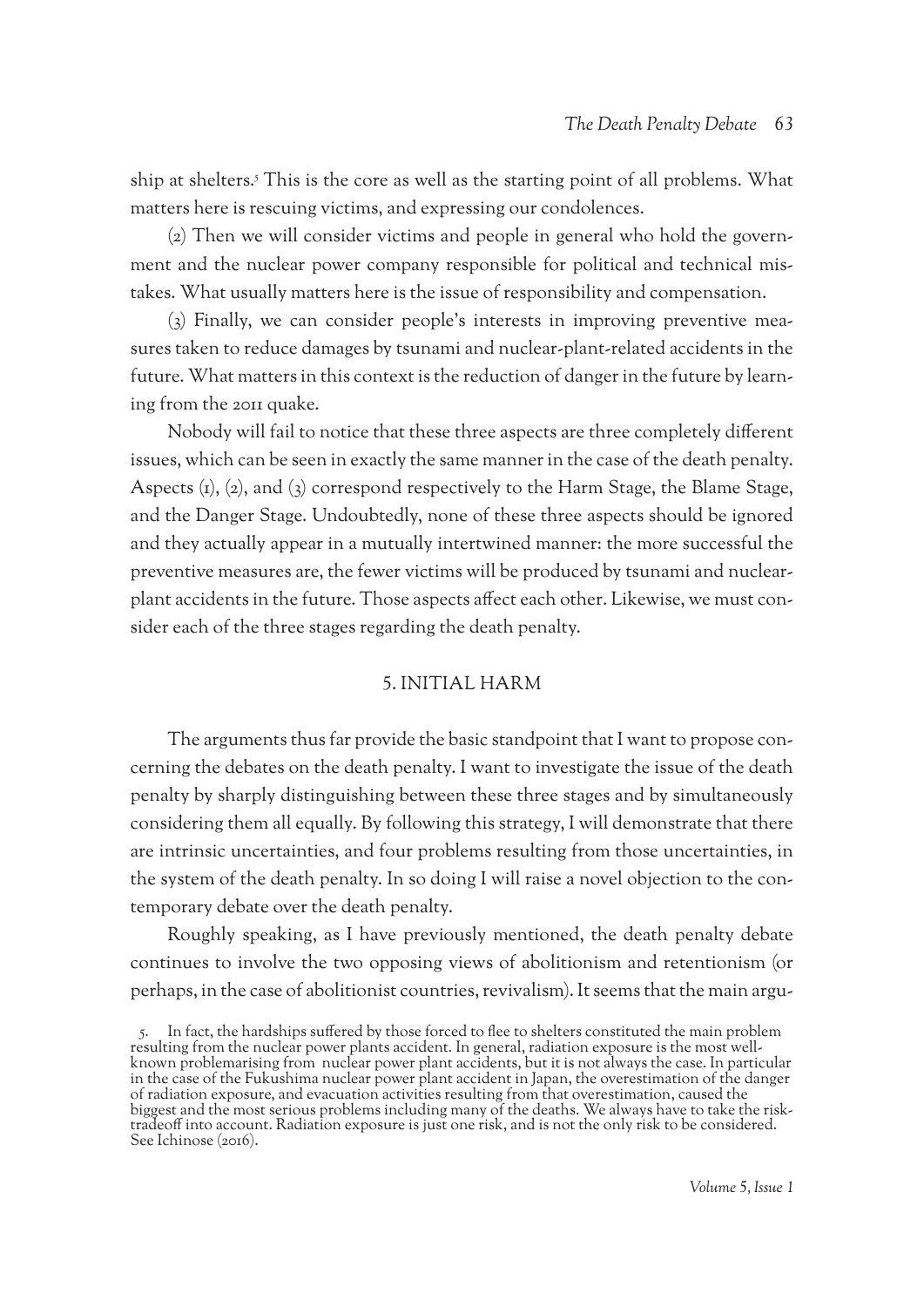ments to support or justify each of the two traditional views (which I have briefly described in section 2 above) have already been exhausted. What matters in this context is whether the death penalty can be justified, and then whether—if it is justifiable—it should be justified in terms of retributivism or utilitarianism. That is the standard way of the debate on the death penalty. For example, when the retributive standpoint is used to justify the death penalty, the notion of proportionality as an element of fairness or social justice might be relevant, apart from the issue of whether proportionality should be measured cardinally or ordinally (see von Hirsch 1993, pp. 6-19). In other words, if one person has killed another, then that person too ought to be killed—that is, executed—in order to achieve fairness. However, as other scholars such as Tonry (1994) have argued, it is rather problematic to apply the notion of proportionality to the practice of punishment because it seems that there is no objective measure of offence, culpability, or responsibility. Rather, the notion of parsimony $\delta$  is often mentioned in these contexts as a more practical and fairer principle than the notion of proportionality.

However, according to my argument above, such debates are inadequate if they are simply applied to the case of the death penalty. Proportionality between which two things is being discussed? Most likely, what is considered here is the proportionality between harm by homicide (where the measured value of offence might be the maximum) and harm by execution. However, I want to reconfirm the essential point. What specifically is the harm of homicide? Whom are we talking about when we discuss the harm of homicide? As I previously argued, citing Epicurus and his HTD, there is a metaphysical doubt about whether we should regard death as harmful. If a person simply disappears when he or she dies and death is completely harmless as HTD claims, then it seems that the retributive justification for the death penalty in terms of proportionality must be nonsense, for nothing at all happens that should trigger the process of crime and punishment. Of course, following HTD, the execution should be similarly regarded as nonsensical. However, if that is the case, the entire institutional procedure, from the perpetrator's arrest to his or her execution, must be considered a tremendous waste of time, labour, and money.

<sup>6.</sup> The notion of parsimony was newly offered to avoid a fundamental drawback of the standard retributive system, whether based on cardinal or ordinal proportionality: the standard system tends to inflict excessive, cruel punishment, as its criterion of measuring wrongness is not exempt from be- ing arbitrary. In contrast, the newly offered system could hold inflicted punishment 'as minimally as possible, consistent with the vague limits of cardinal desert' (Walen 2015) in terms of introducing an idea of parsimony. The notion of parsimony could make the retributive system of punishment more reasonable and humane while retaining the idea of retribution.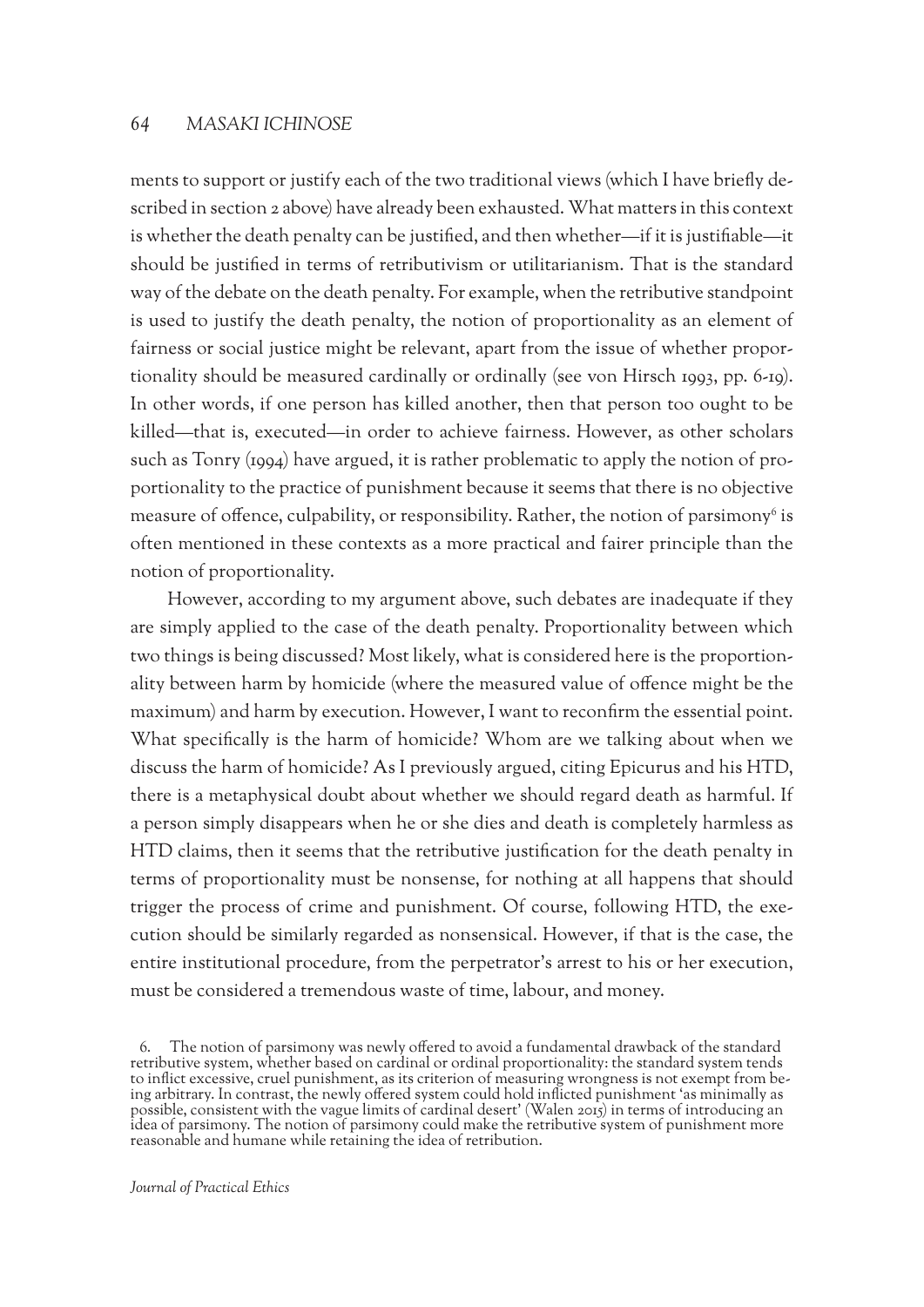Some may think that these kinds of arguments are merely empty philosophical abstractions. That may be. However, it is not the case that there is nothing plausible to be considered in these arguments. Consider the issue of euthanasia. Why do people sometimes wish to be euthanised? It is because people can be relieved of a painful situation by dying. That is to say, people wishing to be euthanised take death to be painless, i.e. harmless, in the same manner as HTD. This idea embedded in the case of euthanasia is so understandable that the issue of euthanasia is one of the most popular topics in ethics; however, if so, Epicurus's HTD should not be taken as nonsensical, for HTD holds in the same way as the idea embedded in the case of euthanasia that when we die, we have neither pain nor any other feeling. What I intend to highlight here is that we must be acutely aware that there is a fundamental problem concerning the notion of harm by homicide, if we want to be philosophically sincere and consistent7 .

In other words, I assert that the contemporary debate over the death penalty tends to lack proper consideration for the Harm Stage in which victims themselves essentially matter, although that stage must be the very starting point of all issues. We must understand this pivotal role of the Harm Stage before intelligently discussing the death penalty. Of course, in practice, we can discuss the death penalty in a significant and refined manner without investigating the Harm Stage. For example, according to Goldman, one of the plausible positions regarding the justification for punishment in general is a position that combines both retributivism and utilitarianism. Mentioning John Rawls and H. L. A. Hart, Goldman writes (1995, p. 31):

*Some philosophers have thought that objections to these two theories of punishment could be overcome by making both retributive and utilitarian criteria necessary for the justification of punishment. Utilitarian criteria could be used to justify the institution, and retributive to justify specific acts within it.*

Goldman argues, however, that this mixed position could result in a paradox

7. Roger Crisp kindly pointed out that it is worth considering an institutional justification according to which punishment wouldn't have to be tailored to a particular case. In this view, it is sufficient that death is *generally* bad for both victims and perpetrators. I do not deny the practical persuasiveness of this view. However, from a more philosophical point of view, we should propose a question 'how can we know that death is generally bad for victims of homicide?' Following HTD, which is certainly one possible philosophical view, death is not bad at all, regardless of whether we talk about general issues or particular cases, as an agent to whom something is bad or not disappears by dying by definition. Of course, as long as we exclusively focus upon harm which the bereaved family or the society in general suffer, the institutional justification could make good sense, although in that case the issue of direct victims killed would remain untouched.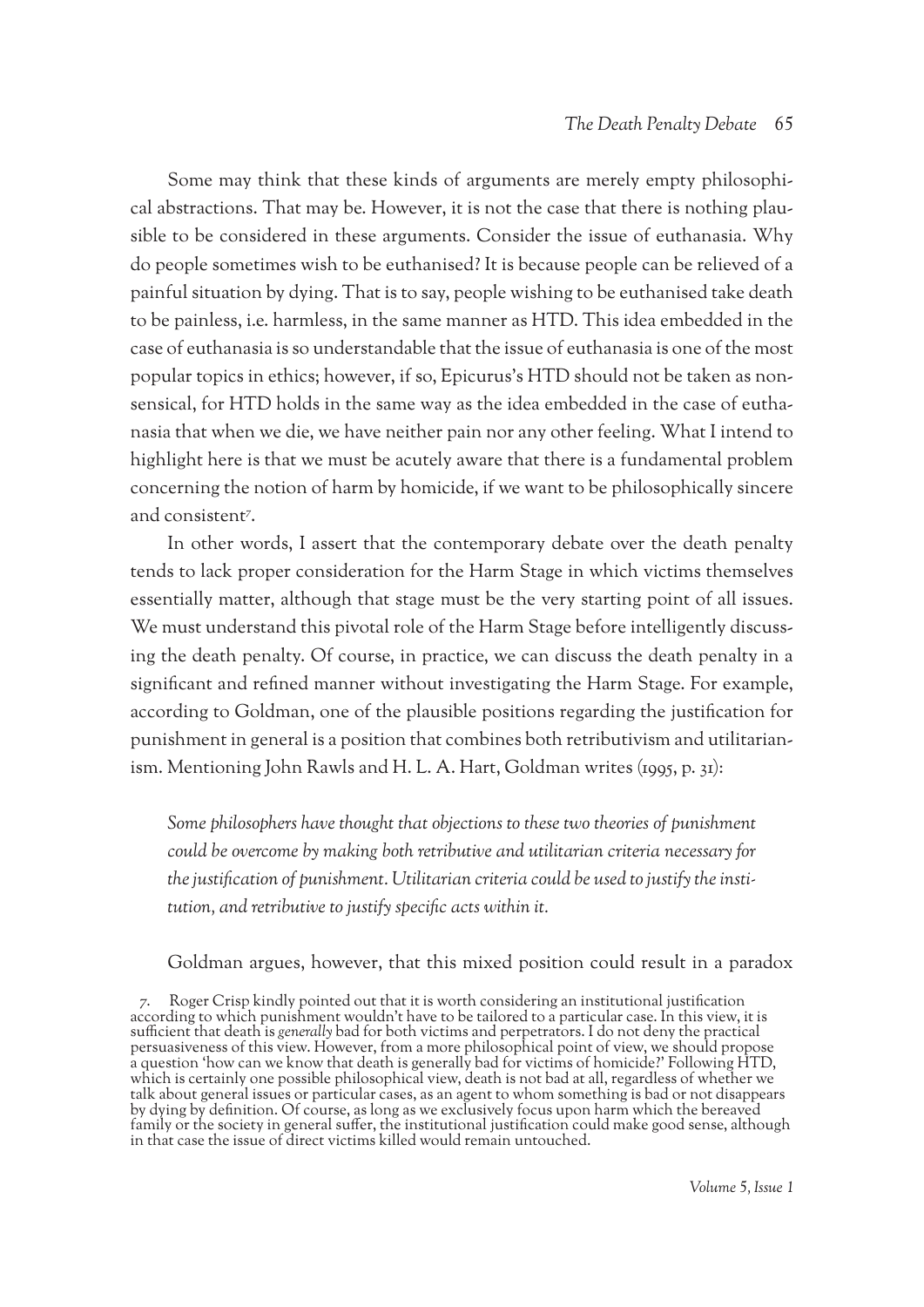regarding how severe the punishment to be imposed on the guilty should be, even though this position avoids punishing the innocent (ibid., p.36):

*While the mixed theory can avoid punishment of the innocent, it is doubtful that it can avoid excessive punishment of the guilty if it is to have sufficient effect to make the social cost worthwhile.*

This argument is useful in providing a moral and legal warning to society not to punish offenders more severely than they deserve, even if that punishment is more effective in deterring future crimes. I frankly admit that Goldman's suggestion goes to the essence of the concept of justice. However, I must also say that if his argument is applied to the death penalty, then it has not yet touched the fundamental question that forms the basis of the whole issue: whose harm should we discuss? Is it appropriate not to discuss the Harm Stage? Alternatively, I am raising the following question: who is the victim of homicide? At the very least, I think we should admit that this very question is the crucial one constituting the first problem on the death penalty, the Uncertainty of Harm.

### 6. Feeling of being victimised

Next, I will examine another kind of uncertainty that is specific to the Blame Stage; the idea of retribution matters here. As far as the Japanese context for the death penalty is concerned, according to statistical surveys of public opinion, people tend to strongly support the death penalty in the case of particularly violent homicides in which they are probably feeling particularly victimised. If the death penalty were abolished, it seems that the abolition would be extremely unfair to victims of homicide, as the rights of victims (i.e. rights of life, liberty, property, and so on) would be denied by being killed, whereas those of perpetrators would be excessively protected. Obviously, the notion of retributive proportionality or equilibrium is the basis for this argument. To put it another way, this logic of retribution aims at justifying the death penalty in terms of its achieving equilibrium between the violated rights of victims and the deprived rights of perpetrators in the name of punishment. Is this logic perfectly acceptable? Emotionally speaking, I want to say yes. We Japanese might even say that perpetrators should gallantly and bravely kill themselves to take responsibility for their actions, as we have a history of the *samurai* who were expect-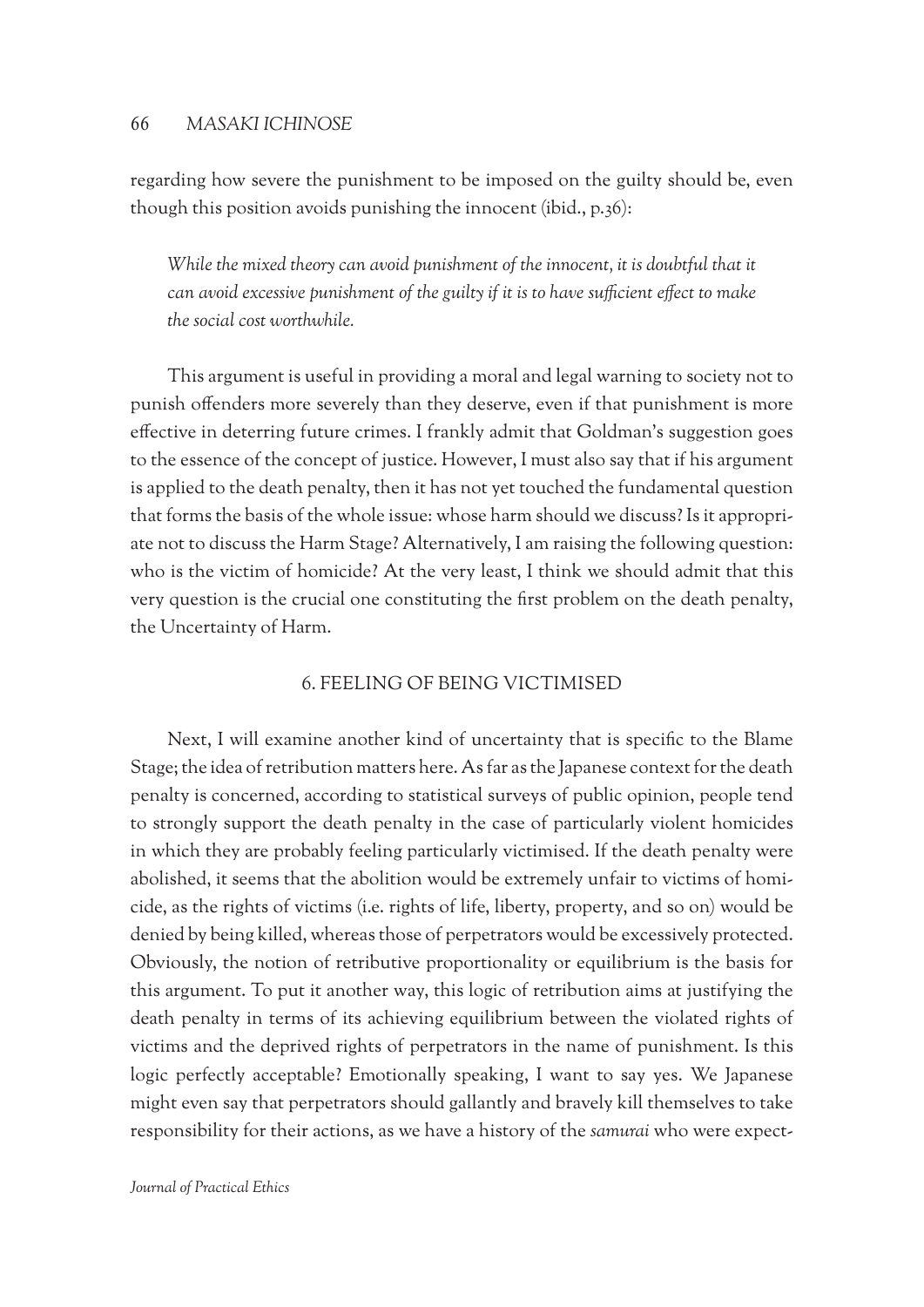ed to conduct *hara-kiri* when they did something shameful. However, theoretically speaking, we cannot accept this logic immediately, because there are too many doubtful points. Those doubts as a whole constitute the second problem concerning the death penalty.

First, we must ask, as well as in the previous section, on the issue of feeling victimised, whom are we discussing? Whose feelings and whose rights matter? Direct victims in the case of homicide do not exist by definition. Then a question arises: why can substitutes (prosecutors and others) or the bereaved family ask for the death penalty based on their feelings rather than the direct victim's feeling? How are they qualified to ask for such a stringent punishment when they were not the ones killed? The crucial point to be noted here is that the bereaved family is not identical with the direct victim. Second, even if it is admitted that the notion of the victim's emotional harm are relevant to sentencing (and at least in the sense of emotional harm the bereaved family's suffering I would agree that this makes them certainly the principal victims even if not the direct victim), it must be asked: can we justify an institution based on a feeling? This question is a part of the traditional debate concerning the moral sense theory. We have repeatedly asked whether social institutions can be based on moral sense or human feeling, when such sense or feeling cannot help but be arbitrary because those, after all, are subjective. The question is still unanswered. Third, if the feelings of being victimised justify the death penalty, then could an accidental killing or involuntary manslaughter be included in crimes that deserve the death penalty? Actually, the feelings of the bereaved family in the case of accidental killing could be qualitatively the same as in the case of voluntary homicide. However, even countries which adopt the death penalty do not usually prescribe that execution is warranted for accidental killing. Fourth, I wonder whether the bereaved family who feel victimised always desire the execution of the killer. It could be that they consider resuming their daily lives more important than advocating the execution of the murderer who killed their family member. As a matter of practical fact, executions of perpetrators need have nothing to do with supporting bereaved families. Fifth, if we accept the logic in which the death penalty is justified by the bereaved family's feeling of being victimised, how should we deal with cases where the person who was killed was alone in the world, with no family? If there is no bereaved family, then no one feels victimised. Is the death penalty unwarranted in this case? In any case, as these questions suggest, we should be aware that retributive justification based upon the feeling of being victimised is not as acceptable as we initially expected. Once again,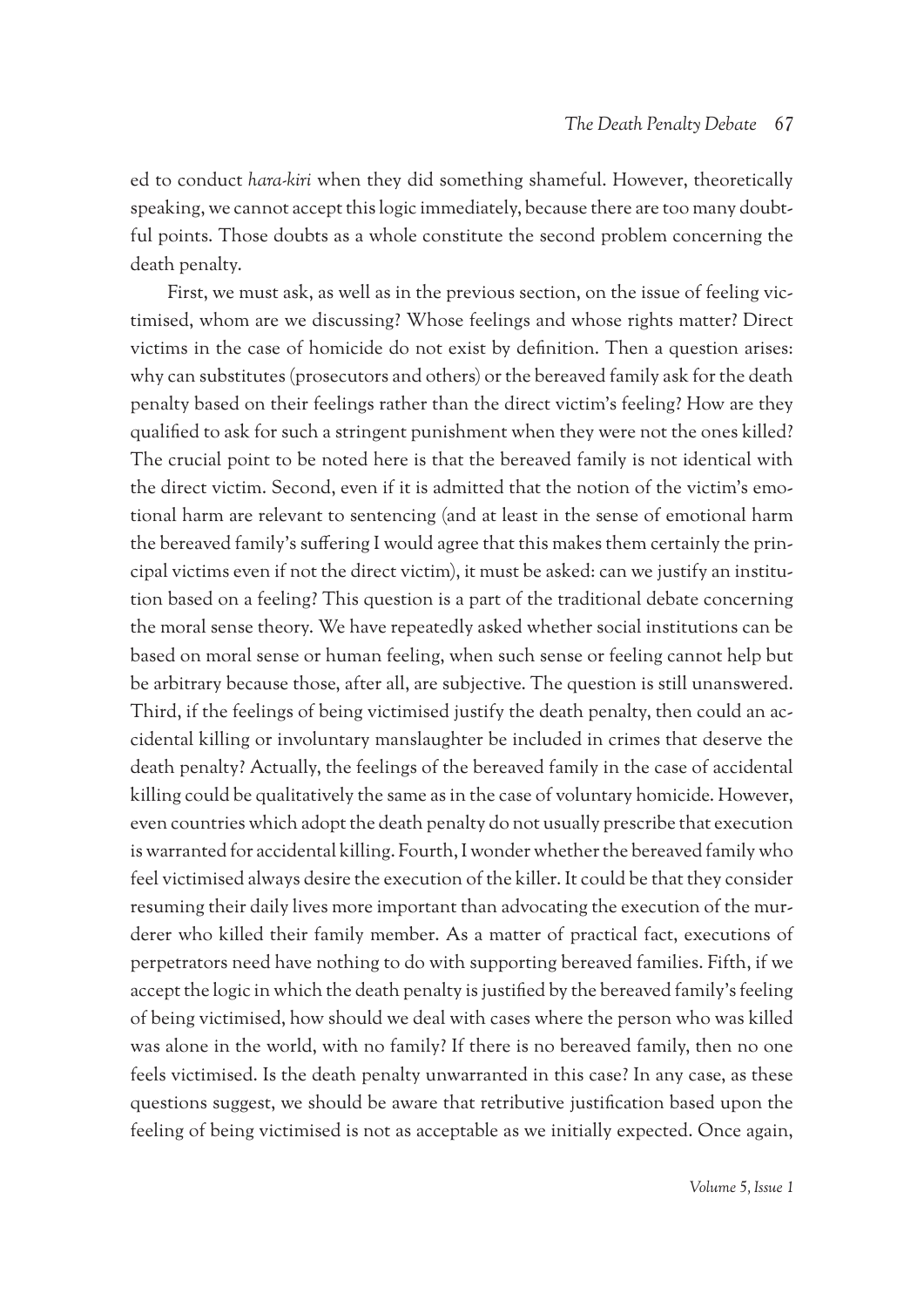there is uncertainty here. Uncertainty of blame leads to the second problem concerning the death penalty.

## 7. Violation and forfeiture

Of course, the retributive justification for the death penalty does not have to depend upon the feeling of being victimised alone, even if the primitive basis for it might lie in human emotion. The theoretical terminology of human rights themselves (rather than emotional feeling based on the notion of rights) could be used as justification: if a person violates another's rights (to property, freedom, a healthy life, etc.), then that person must forfeit his or her own rights in proportion to the violated rights. This can be regarded as a formulation of the system of punishment established in the modern era that is theoretically based upon the social contract theory. The next remark of Goldman confirms this point (1995, p.33):

*If we are asked which rights are forfeited in violating the rights of others, it is plausible to answer just those rights that one violates (or an equivalent set). One continues to enjoy rights only as long as one respects those rights in others: violation constitutes forfeiture . . . Since deprivation of those particular rights violated is often impracticable, we are justified in depriving a wrongdoer of some equivalent set, or in inflicting harm equivalent to that which would be suffered in losing those same rights.*

However, the situation is not so simple, particularly in connection with the death penalty. In order to clarify this point, we have to reflect, albeit briefly, on how the concept of human rights has been historically established. I will trace the origin of the concept of human rights by referring to Fagan's overall explanation. According to Fagan (2016, Section 2):

*Human rights rest upon moral universalism and the belief in the existence of a truly universal moral community comprising all human beings . . . The origins of moral universalism within Europe are typically associated with the writings of Aristotle and the Stoics.*

Followed by the remark: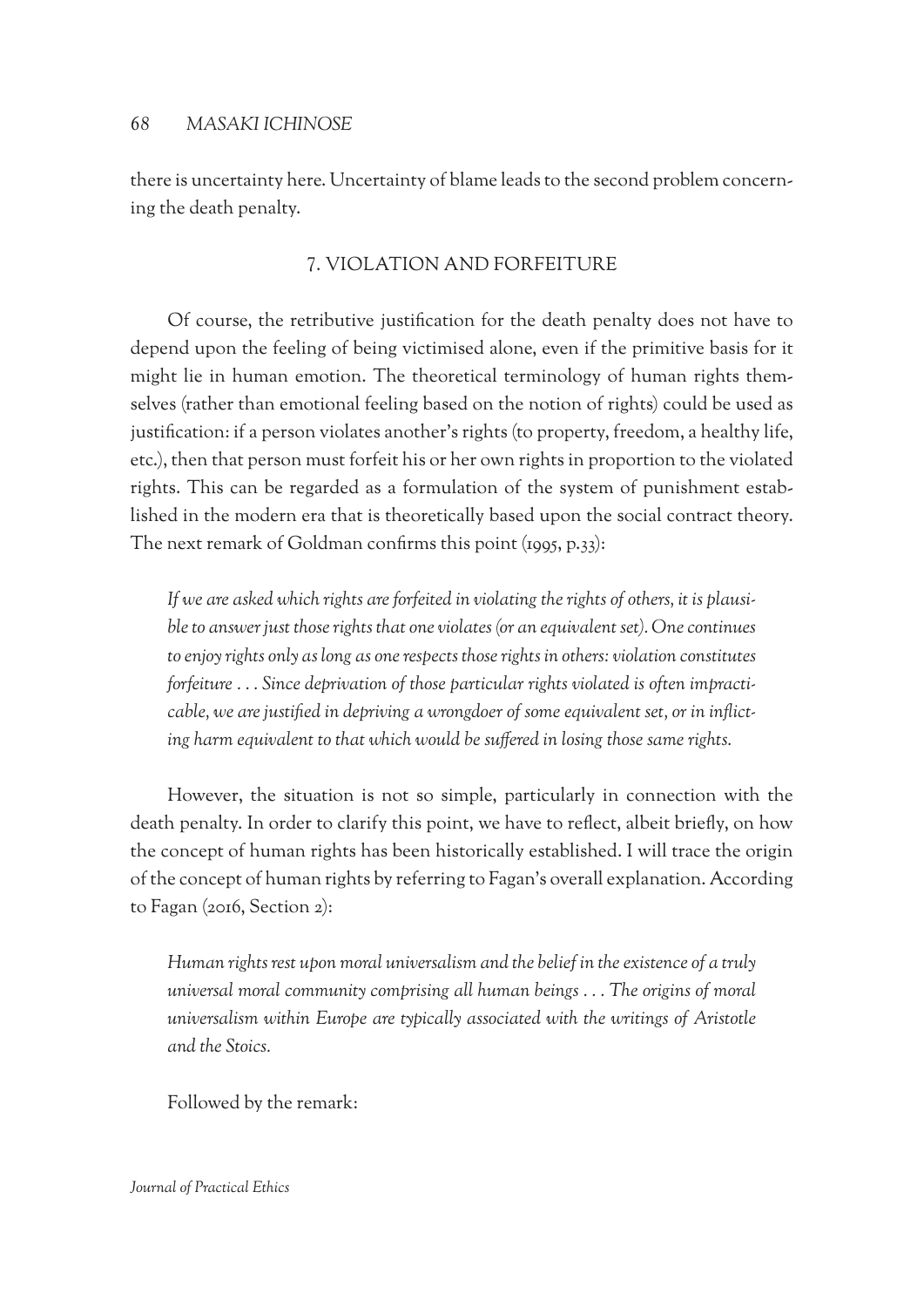*Aristotle unambiguously expounds an argument in support of the existence of a natural moral order. This natural order ought to provide the basis for all truly rational systems of justice . . . The Stoics thereby posited the existence of a universal moral community effected through our shared relationship with god. The belief in the existence of a universal moral community was maintained in Europe by Christianity over the ensuing centuries.*

This classical idea was linked during the 17th and 18th centuries to the concept of 'natural law' including the notion of 'natural rights' that each human being possesses independently of society or policy. 'The quintessential exponent of this position was John Locke . . . Locke argued that natural rights flowed from natural law. Natural law originated from God' (ibid.). Fagan continues (ibid.):

*Analyses of the historical predecessors of the contemporary theory of human rights typically accord a high degree of importance to Locke's contribution. Certainly,*  Locke provided the precedent of establishing legitimate political authority upon a *rights foundation. This is an undeniably essential component of human rights.*

Although, of course, we should take post-Lockean improvement including Kantian ideas into account to fully understand contemporary concepts of human rights, we cannot deny that Locke's philosophy ought to be considered first.

As is well known, Locke's argument focuses on property rights. He put forth the idea that property rights were based on our labour. Thus, his theory is called 'the labour theory of property rights'. Let me quote the famous passage I have in mind (Locke 1960, Second Treatise, Section 27):

*Though the Earth, and all inferior Creatures be common to all Men, yet every Man has a Property in his own Person. This no Body has any Right to but himself. The Labour of his Body, and the Works of his Hands, we may say, are properly his.*

This idea could cover any kind of human rights such as those for living a healthy life, liberty, and property, because human rights are supposed to be *owned* by us. For example, H. L.A. Hart once argued that legal rights are nothing but legal powers to require others to meet correlative obligations, and then pointed out that; 'we also speak of the person who has the correlative right as *possessing* it or even *owning* it'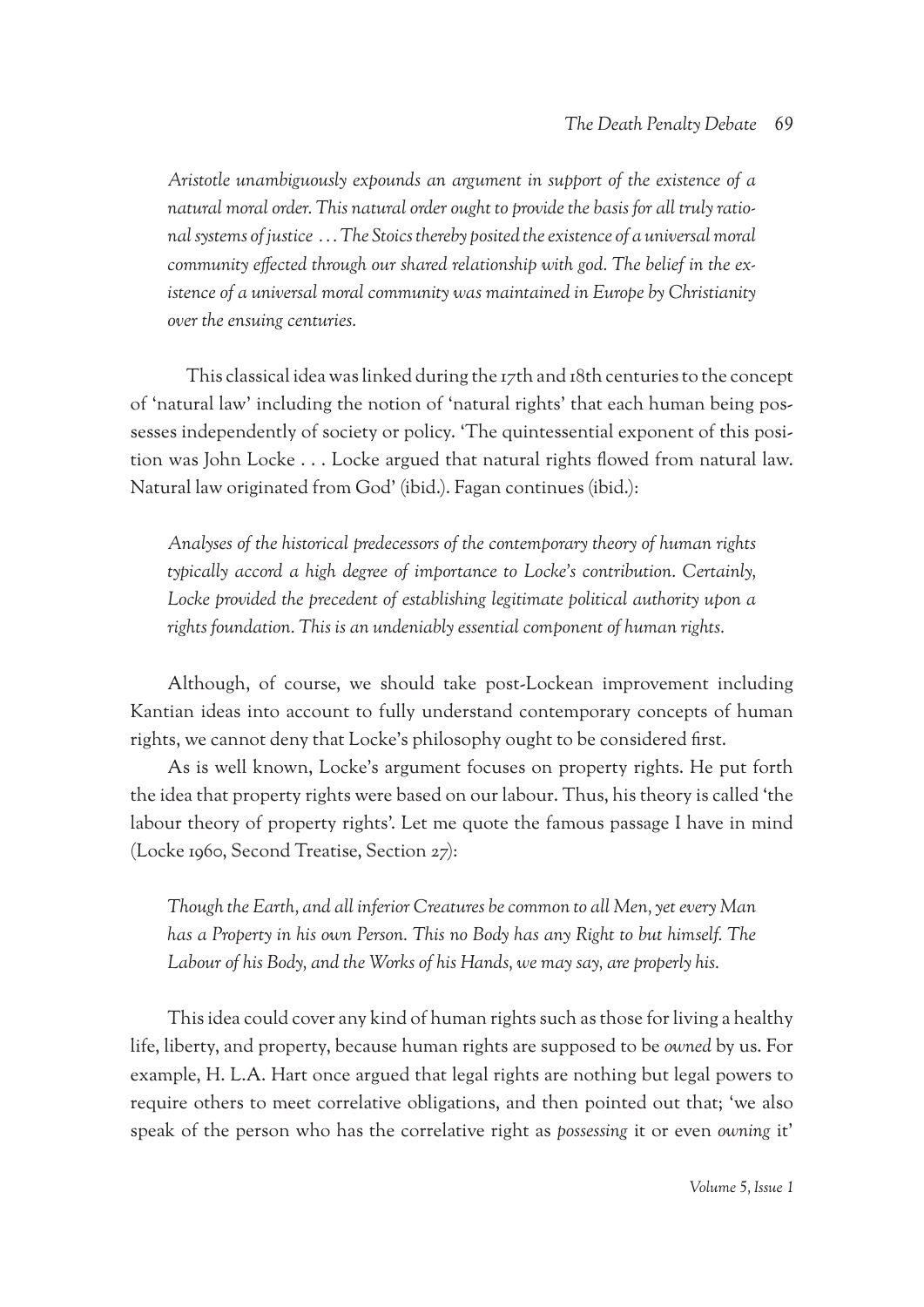(Hart 1982, p.185). If this is the case, we can make property rights representative of all human rights.

However, if we follow Locke's theory (and many countries, including Japan, still do), then it logically follows that what we cannot gain by our labour by definition cannot be objects of human rights. How does Locke's idea apply to our life itself (rather than simply living a healthy life)? Are we able to acquire our life itself by our labour? No, we cannot. We can realise a healthy life by making an effort to be moderate, but we cannot create our lives. We are creatures or animals; therefore, our lives are not something that we ourselves made by our labour. Locke uses the concept of power (as Hart does) when he discusses various aspects of property rights. Among those, we should pay particular attention to the following (Locke 1960, Second Treatise, Section 23):

*For a Man, not having the Power of his own life, cannot, by Compact, or his own Consent, enslave himself to any one, nor put himself under the Absolute, Arbitrary Power of another, to take away his Life, when he pleases.*

Locke also writes (1960, Section 24):

*No Man can, by agreement, pass over to another that which he hath not in himself, a Power over his own life.*

Obviously, Locke assumes that we have no property rights over our own lives or bodies themselves, or more precisely, no property rights in controlling and destroying our own lives as a whole; therefore, we cannot alienate those rights to others. We cannot alienate or forfeit what we do not have. If this is the case and we presuppose the formulation of the system of punishment introduced above in terms of violation and forfeiture, what would result? The answer is clear. Our lives themselves are conceptually beyond the terminology of human rights, and thus, if the death penalty is defined as a punishment requiring the forfeiture of the perpetrator's right to life, the death penalty should be regarded as conceptually contradictory or impossible. We cannot lose tails, as we do not have tails. Likewise, we cannot own our lives (i.e. we have no property rights in our life itself), so we cannot lose our lives, at least in such a sense as forfeiture of human rights. This is the third route to an 'impossibilist' view of the death penalty. This argument depends heavily on Locke's original theory.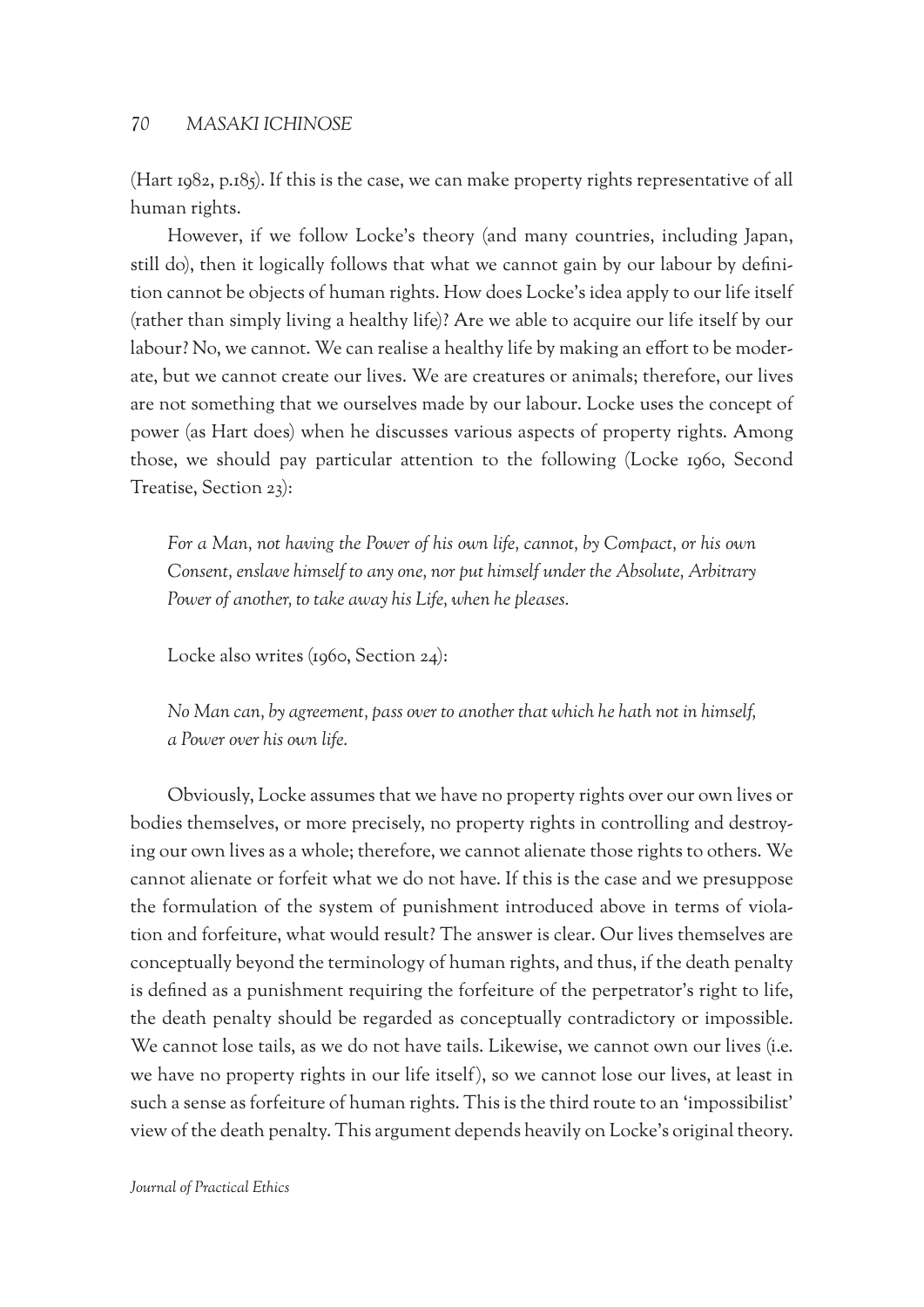Nevertheless, as long as we have to consider Locke's classical view seriously in order to discuss the relation between punishment and human rights, we must be aware that we could be involved in theoretical uncertainty in justifying the death penalty through the notion of human rights in a retributivist flavour, as the argument thus far suggests. This is the very puzzle that I want to propose as the third problem concerning the death penalty debates.

Moreover, we must acknowledge that retributive ideas in the Blame Stage usually include a kind of evaluation of the psychological state of the agent's behaviour at the time of the crime as a matter of legal fact. In other words, rationality, freedom, or *mens rea* are usually needed for agents to be judged guilty. However, from a strictly philosophical perspective, we should say that it is far from easy in principle to confirm those states in the past. Indeed, this psychological trend seems to cause controversy in court proceedings, as seen, for example, in the American context known as 'battered-woman syndrome'. If a woman who has been routinely battered by her partner suddenly fights back and kills her partner, American courts often find her not guilty. People wonder whether such an evaluation concerning battered women could be correctly made without arbitrariness. Additionally, philosophical debates on free will and the development of the brain sciences must be considered. Some philosophers assert that we have no free will because our personality and actions are intrinsically governed by external factors, such as our environments or biological conditions, which are definitely beyond our control. This philosophical standpoint is often called 'hard incompatibilism' (see Strawson 2008). In this respect, my analogy to a natural disaster could be seen as appropriate, as our actions might be taken to be just natural phenomena at the end of the day.8 Furthermore, brain sciences often provide shocking data to suggest that our will may be controlled by brain phenomena occurring prior to our consciousness, as shown by Benjamin Libet. In view of such contemporary arguments, we have little choice but to say that we cannot be perfectly certain whether a given perpetrator who committed homicide is truly guilty, as long as we adopt the present standard for judging the psychological states of offenders in court. To sum up, the third problem for the death penalty is the difficulty in knowing

Additionally, my analogy with natural disasters, particularly the case of the 2011 quake, could be re-confirmed to be appropriate in the sense of presenting a similar kind of uncertainty to the case of the death penalty. The danger of constant exposure to low doses of radiation for long periods in- volves some uncertainty, as far as we now know. Fortunately, however, the dose of radiation to which the people of Fukushima were exposed as a result of the 2011 quake, internally and externally, was low enough for us to be certain, based upon past epidemiological research, that no health problems will arise in the future. Regarding radiation exposure, everything depends upon the level of dose. The smaller the dose, the less dangerous it is.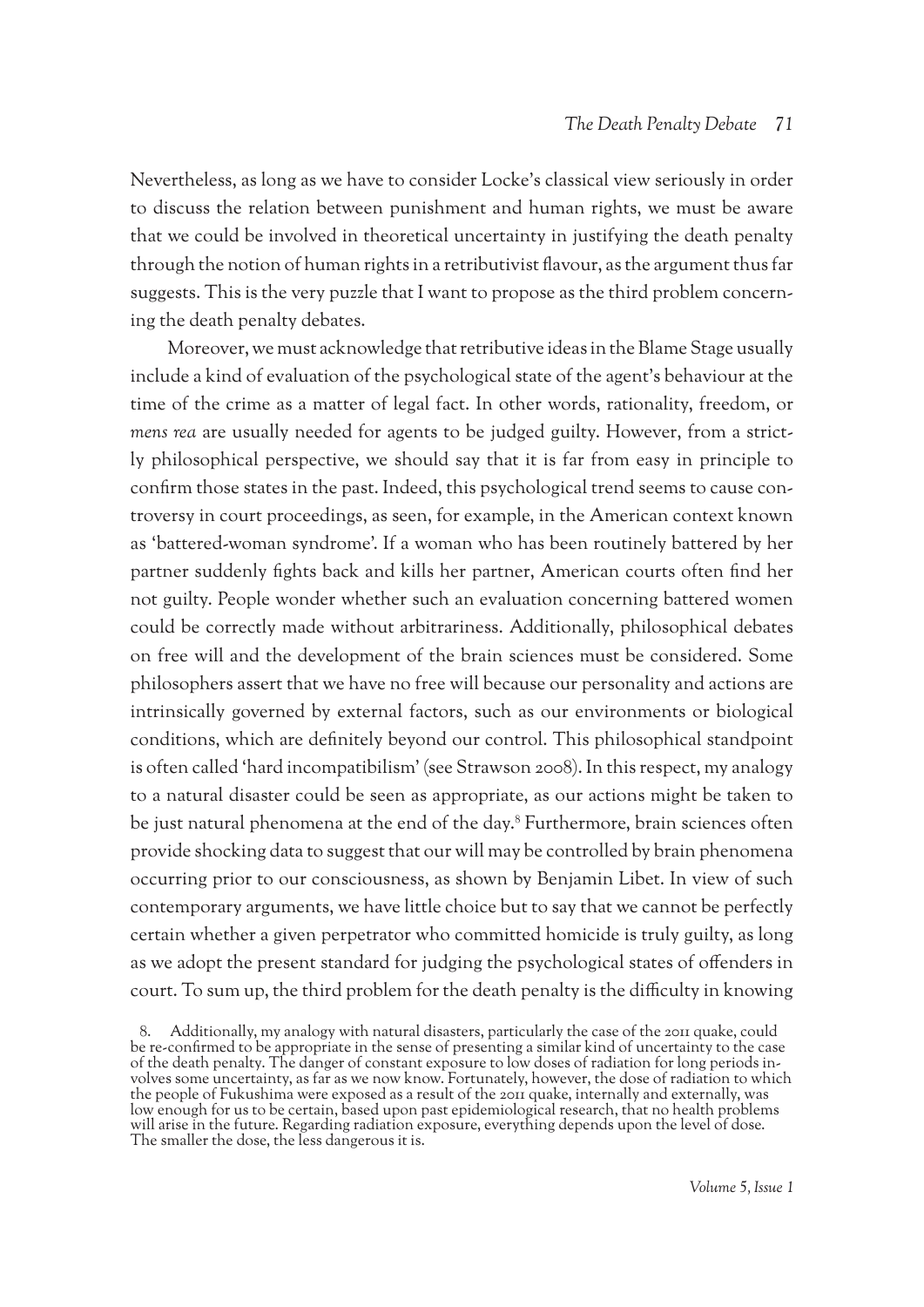whether someone has property in their life itself as well as uncertainty about the mental state of the accused, this is the Uncertainty of Rights Violation.

## 8. The deterrent effect

Finally, I will examine some problems in the Danger Stage. What matters in this context is the utilitarian justification for the death penalty; I will focus on what is called the 'deterrent effect'. Firstly, I would like to say that the death penalty undoubtedly has *some* deterrent effect. This is obvious if we imagine a society where violators of any laws, including minor infractions such as a parking ticket or public urination, must be sentenced to death. I believe that the number of all crimes would dramatically reduce in that society, although it would constitute a horrible dystopia. The argument for the deterrent effect of the death penalty probably arises from the same line of 'common sense' thinking. For example, Pojman says, 'there is some non-statistical evidence based on common sense that gives credence to the hypothesis that the threat of the death penalty deters and that it does so better than long prison sentences' (Pojman 1998, pp. 38-39). Specifically, this deterrent effect presupposes the utility calculus that a human being conducts, whether consciously or unconsciously, in terms of 'weighing the subjective severity of perceived censure and the subjective probability of perceived censure against the magnitude of the desire to commit the offence and the subjective probability of fulfilling this desire by offending' (Beyleveld 1979, p. 219). Therefore, if we presuppose the basic similarity of human conditions, it may be plausible to state the following about the deterrent effect of punishment: 'this can be known *a priori* on the basis of an analysis of human action' (ibid., p. 215). However, in fact, the death penalty in many countries is restricted to especially heinous crimes, such as consecutive homicides (although some countries apply the death penalty to a wider range of crimes), which suggests that we must conduct empirical studies, case by case, if we want to confirm the deterrent effect of the death penalty. Therefore, the question to be asked regarding the deterrent effect is not whether the death penalty is actually effective, but rather how effective it is in restricted categories of crimes. What matters is the degree.

There are many statistical surveys concerning this issue. In particular, an economic investigation by Ehrlich is often mentioned as a typical example. After examining detailed statistical data and taking into account various factors, such as race, heredity, education, and cultural patterns, Ehrlich suggests (1975, p. 414):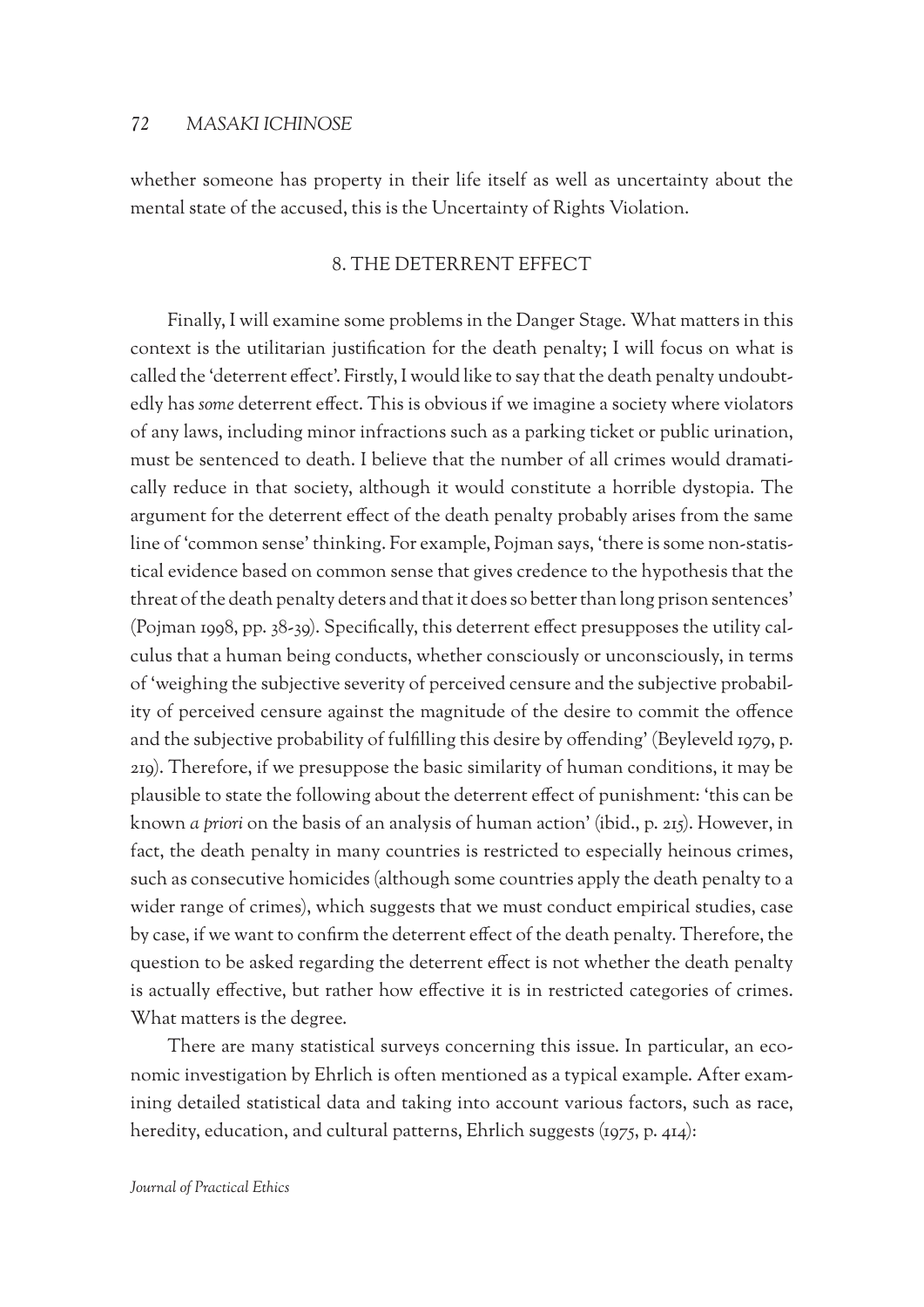*An additional execution per year over the period in question* [i.e., 1935-1969] *may have resulted, on average, in 7 or 8 fewer murders.*

Of course, this estimate includes too many factors and presumptions to be perfectly correct. Ehrlich himself is aware of this and thus says (ibid.):

*It should be emphasized that the expected tradeoffs computed in the preceding illustration mainly serve a methodological purpose since their validity is conditional upon that of the entire set of assumptions underlying the econometric investigation … however … the tradeoffs between executions and murders implied by these elasticities are not negligible, especially when evaluated at relatively low levels of executions and relatively high level[s] of murder.* 

Ehrlich's study drew considerable criticism, most of which pointed out deficiencies in his statistical methodology. Therefore, at this moment, we should say that we are able to infer nothing definite from Ehrlich's study, although we must value the study as pioneering work.

Van den Haag proposes an interesting argument based upon uncertainty specific to the deterrent effect of the death penalty. He assumes two cases, namely, case (1), in which the death penalty exists, and case (2), in which the death penalty does not exist. In each case there is risk or uncertainty. On the one hand, in case (1), if there is no deterrent effect, the life of a murderer is lost in vain, whereas if there is a deterrent effect, the lives of some murderers and innocent victims will be saved in the future. On the other hand, in case (2), if there is no deterrent effect, the life of a convicted murderer is saved, whereas if there is a deterrent effect, the lives of some innocent victims will be lost in the future (Van den Haag 1995, pp. 133-134). Conway and Pojman explain this argument using the following table, 'The Best Bet Argument', which I have modified slightly, having DP stand for the death penalty, and DE the deterrent effect: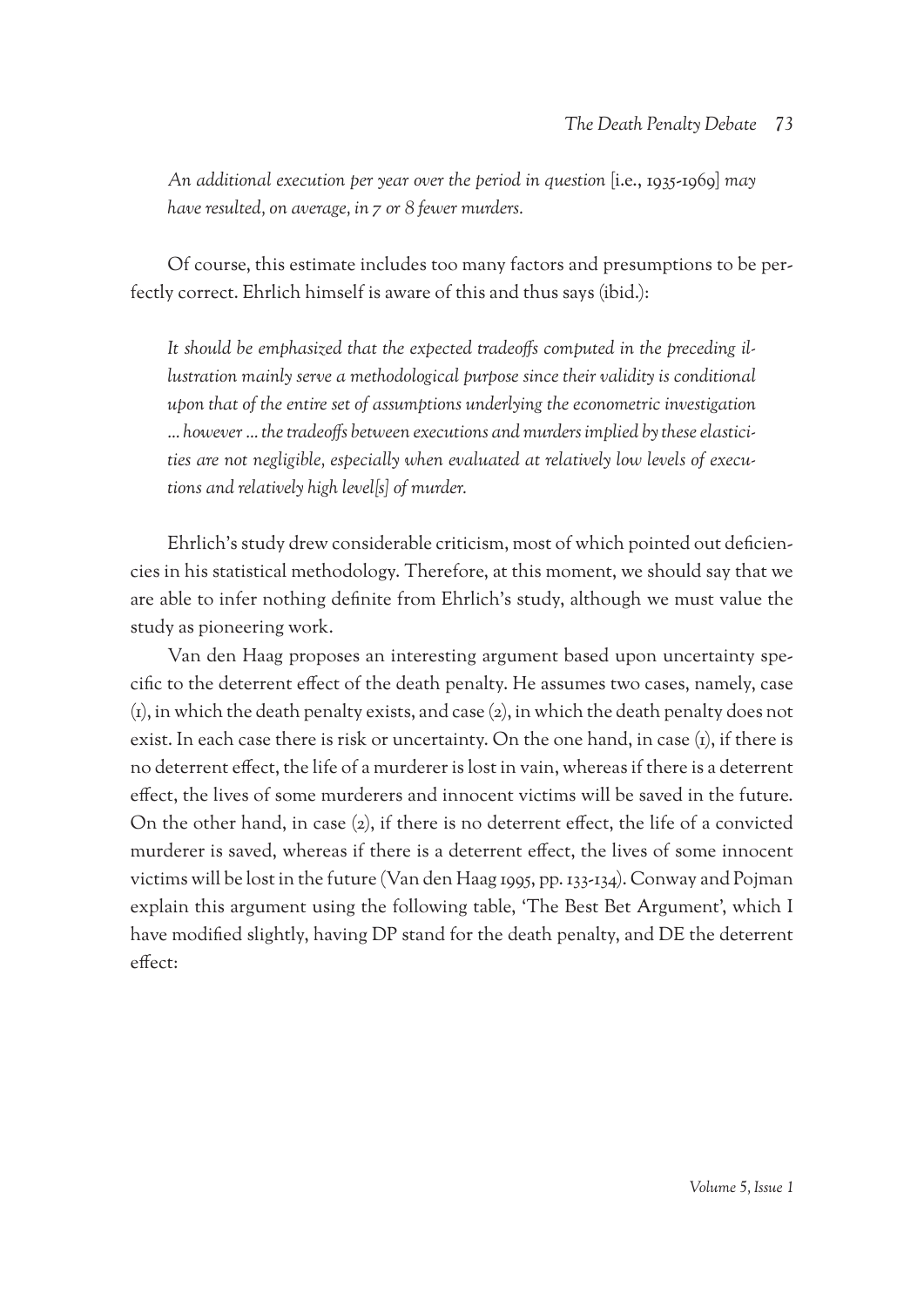## THE WAGER

|                            | DE works                      | DE does not work         |
|----------------------------|-------------------------------|--------------------------|
| We bet DP works            | save: murderers and innocent  | save: nothing affected   |
|                            | victims in the future         | lose: convicted murderer |
|                            | lose: convicted murderer      |                          |
|                            |                               |                          |
| We bet DP does<br>not work | save: convicted murderer      | save: convicted murderer |
|                            | lose: innocent victims in the | lose: nothing affected   |
|                            | future                        |                          |
|                            |                               |                          |

Following this table, Conway assumes (after Van den Haag's suggestion that the life of a convicted murderer is not valued more highly than that of the unknown victims) numerical values about each case (each numerical number stands for not a number of people but a hypothetical value for a person to be saved or killed) :

a murderer saved +5 a murderer executed -5 an innocent saved +10 an innocent murdered -10

Moreover, he assumes that for each execution, only two innocent lives are spared (i.e. he assumes the deterrent effect to be almost the minimum). Then, consequently, executing convicted murderers turns out to be a good bet (Conway 1995, pp. 265-266; Pojman 1998, pp. 40-41).

# 9. Negative causation and where to give priority

Van den Haag's 'Best Bet Argument' sounds quite interesting. However, Conway has already proposed a fundamental challenge to this argument: it mistakenly regards the *actual* death of convicted murderers as being on a par with the *possible* death of innocent victims in the future (Conway 1995, pp. 269-270). This is confusing or possibly a rhetorical sleight of hand. I think that Conway's reaction to Van den Haag's argument is a reasonable one.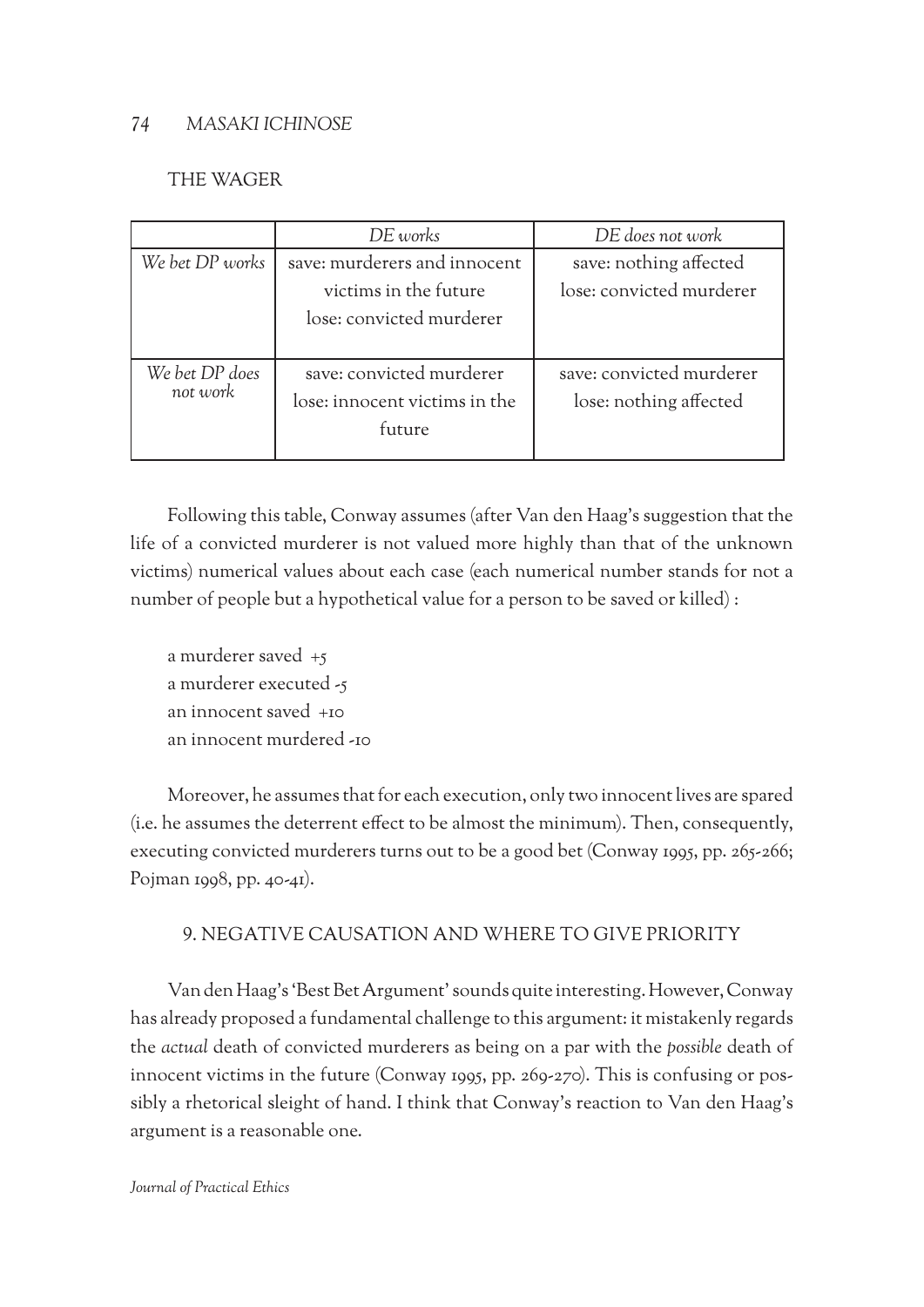As I approach my conclusion, I will propose two problems with Van den Haag's argument. First, I want to acknowledge that any arguments, including Van den Haag's, supporting the death penalty in terms of its deterrent effect seem to presuppose a causal relationship between the existence of the death penalty and people not killing others. For example, Pojman writes, 'the repeated announcement and regular exercise of capital punishment may have deep causal influence' (1998, p. 48). However, epistemologically speaking, that presupposition is extremely hard to confirm, because the effect of this causal relationship is not a positive, but rather a negative event, which is the event of not killing others. This has something to do with the philosophical problem of how to understand negative properties. By negative properties we mean that, for example, my room is not full of seawater; my room does not consist of paper; my room is not melting us, etc. Such descriptions by negative properties can be made almost endlessly. In other words, one identical event described by a positive property (e.g., this room is well lit) can be re-described in infinite ways in terms of negative properties. Take the example that I am now at my computer in Tokyo, writing a paper. This event can also be described as 'I am not eating', 'I am not sleeping', 'I am not killing others' (!), etc. The positive event, 'I am writing a paper now', can be understood through a causal relationship. The event was most likely caused by my intention to do so, which was caused by my sense of duty as a professor, etc. How, then, could we understand the negative description of my action, 'I am not killing others'? Was this caused by the existence of the death penalty in Japan?

Perhaps I was completely unaware of the existence of the death penalty in Japan when I wrote a paper without killing others. Could the death penalty be its cause? Could the negative event 'I am not killing others' be an effect of the death penalty? It is hard to say so.

This problem is the same as the problem of 'causation by absence' or 'omissioninvolving causation'. Generally, causation by absence is usually examined in the form of answering a question about whether nothingness can cause something. For example, David Lewis discusses a question about how a void (understood as being entirely empty or nothing at all, differing from a vacuum) is regarded as a cause of something (Lewis 2004). He says, 'If you were cast into a void, it would cause you to die in just a few minutes. It would suck the air from your lungs. It would boil your blood. It would drain the warmth from your body. And it would inflate enclosures in your body until they burst' (ibid., p.277). However, the problem is that the void is nothing. 'When the void sucks away the air, it does not exert an attractive force on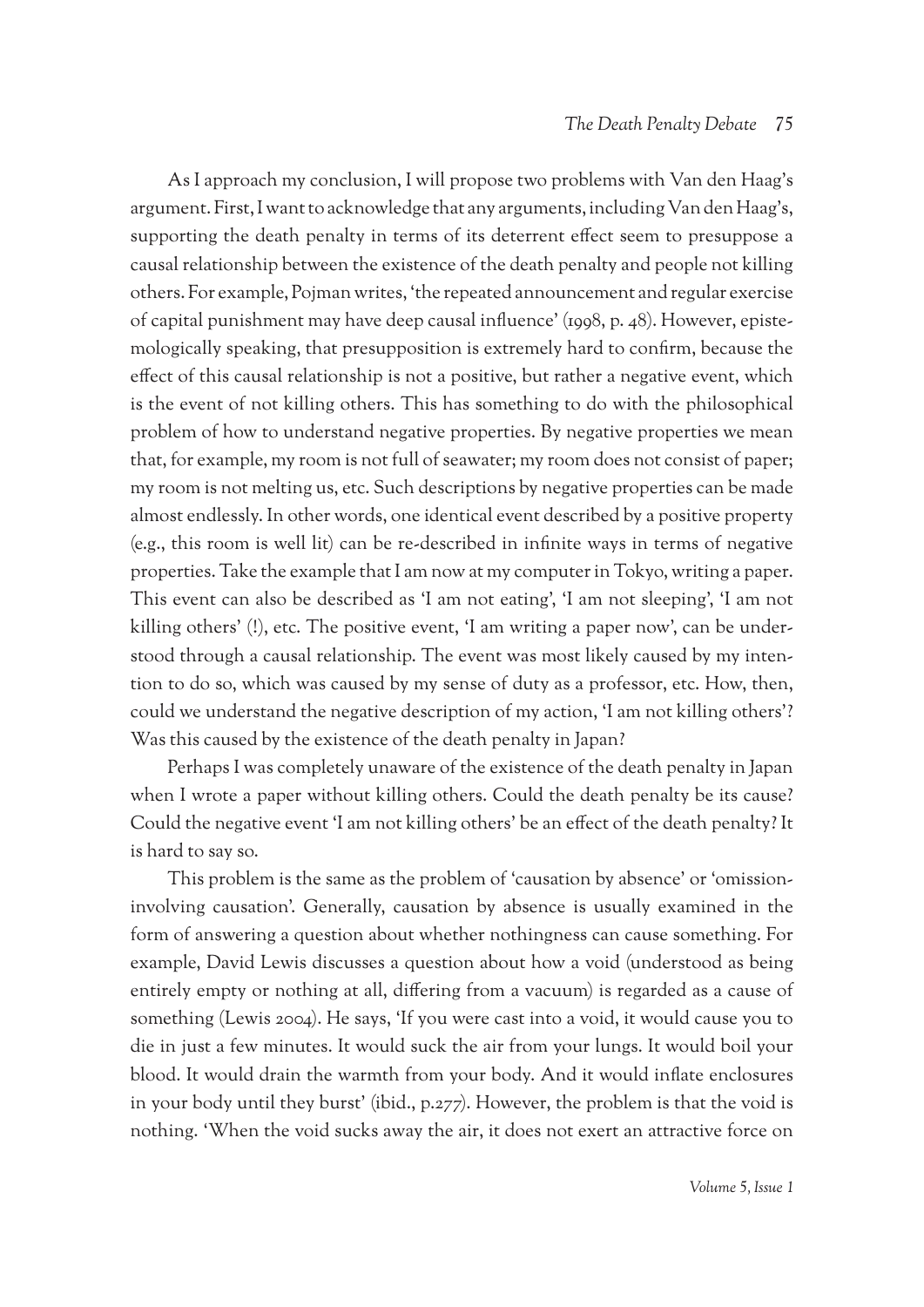the air' (ibid.). Furthermore, another, perhaps harder problem would arise. We can say, 'If I defended you from being cast into a void, you would not die'. Namely, my omission to defend you would cause you to die. However, should only my omission matter? What of your brother's omission to defend you? Or the Prime Minister of the UK's omission to defend you? Are not all of those qualified to be the cause of your death, as least as long as we adopt a common-sense counterfactual analysis of causation? As this argument suggests, in the context of the current debate on this problem, the most troublesome phase is that 'too many' absences can be supposed to cause a particular effect. I quote Menzies, who says (2004, p.145):

 *I am writing this essay at my computer. If, however, there were nerve gas in the air, or I were attacked with flamethrowers, or struck by a meteor shower, I would not be writing the essay. But it is counterintuitive to say that the absence of nerve gas, flamethrower attack, and meteor strike are causes of my writing the essay.* 

This example takes the issue of absence as a cause, but simultaneously his example refers to the case of effect as absence (not writing the essay). As this shows, the current debate on the problem of causation by absence could extend to the case of effect as absence. In any case, what matters is a possibility that 'too many' absences can cause something, and something can cause 'too many' absences (Menzies calls this problem 'the problem of profligate causation' (ibid., pp.142-145). Then the deterrent effect of the death penalty is definitely classified as a case of absence as effect rather than cause. In other words, the absence of homicide (as effect) matters, whereas in this case execution (as cause) is presupposed to exist. It seems that the current debate on causation by absence is highly likely to contribute to discussing the problem of the deterrent effect.

Of course, someone may counter my argument by saying that what matters in this context is a statistical correlation between the number of executions and the number of homicides, which could be confirmed in an empirical way. I admit that the statistical correlation plays a crucial role here, even though we must simultaneously acknowledge that what is called 'randomized controlled trial', the most reliable, statistical methodology to confirm causal relations, is unfeasible due to the nature of the problem. Actually, this kind of correlation is too rough to predict the causal relationship between those, although the causation really matters. Causes of a reduction or increase in the number of homicides can be interpreted or estimated in various ways,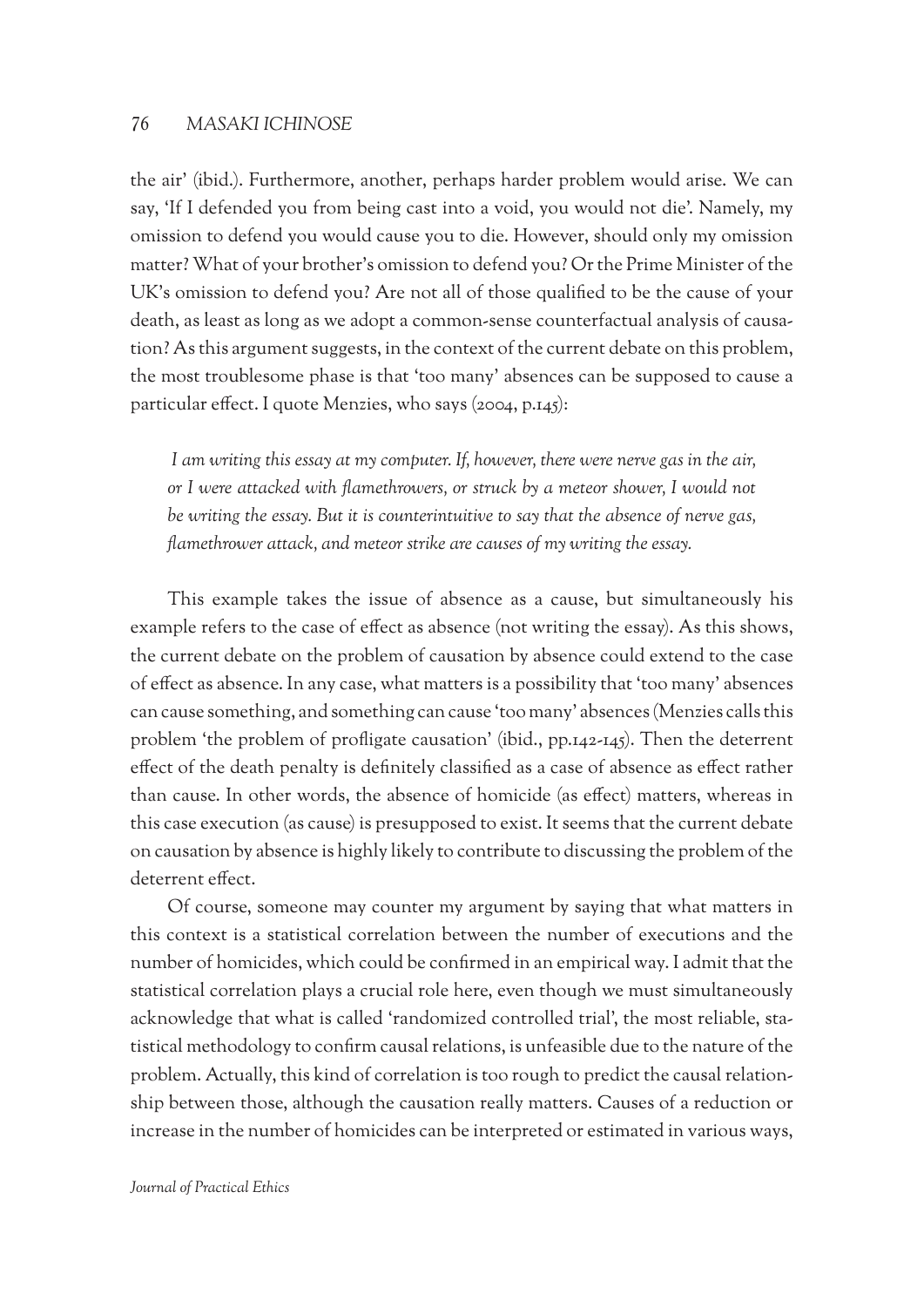considering confounding factors, such as education, economic situation, urban planning, and so on. Therefore, in principle, there always remains the possibility that the apparent correlation between the death penalty and the reduction of homicides is merely accidental. For example, there may be another, common cause, that brings about both people's tendency to support the death penalty and the reduction of homicides9 . We should recognise that there is intrinsic uncertainty here. These difficulties concerning causal relations give rise to a fourth problem related to the death penalty debates – the Uncertainty of Causal Consequences.

Incidentally, let me now return to my distinction of the three stages regarding the death penalty. Obviously, the issue of the deterrent effect belongs primarily to the Danger Stage. Yet it is vital to consider the Harm Stage. How can the deterrent effect affect the Harm Stage? I must say that the retentionist's argument, in terms of the deterrent effect of the death penalty, completely dismisses this essential point. We need only recall the analogy of the 2011 quake in Japan. 'Retentionism' based upon the deterrent effect corresponds to aspect (3), where the improvement of the preventive system matters. This is important, of course, but cannot be a priority. Priority lies in the issues of how to deal with the actual harm that the victims have already suffered (specifically referring to the bereaved family or others in the case of homicide and the death penalty). Without consideration of how to cope with the harm, even if the theory seriously considers the innocent victims in the future, the retentionists' theory can hardly be persuasive.

It is true that the retentionists' theory based on the deterrent effect appropriately considers the person harmed in the process of punishment. For example, Walker considers such a phase in the process of punishment as one of the possible objections against retentionism based on the deterrent effect by saying: 'if the benefit excludes the person harmed this too is nowadays regarded by many people as morally unacceptable' (Walker 1980, p. 65). However, as the context clearly shows, by 'the person harmed' he means the person punished. He does not mention the initial harm suffered by victims. This problem is concerned with my previous claim; that is, we have to consider the 'whom-question' when we discuss the justification of punishment. Whom are we discussing? Whose benefit do we consider? In the face of victims before our eyes, can we emphasise only the improvement of preventive systems for

<sup>9.</sup> On negative causation and the possibility of common cause, see Ichinose (2013). In particular, my argument on negative causation concerning the death penalty rests on my argument of Ichinose  $(2013).$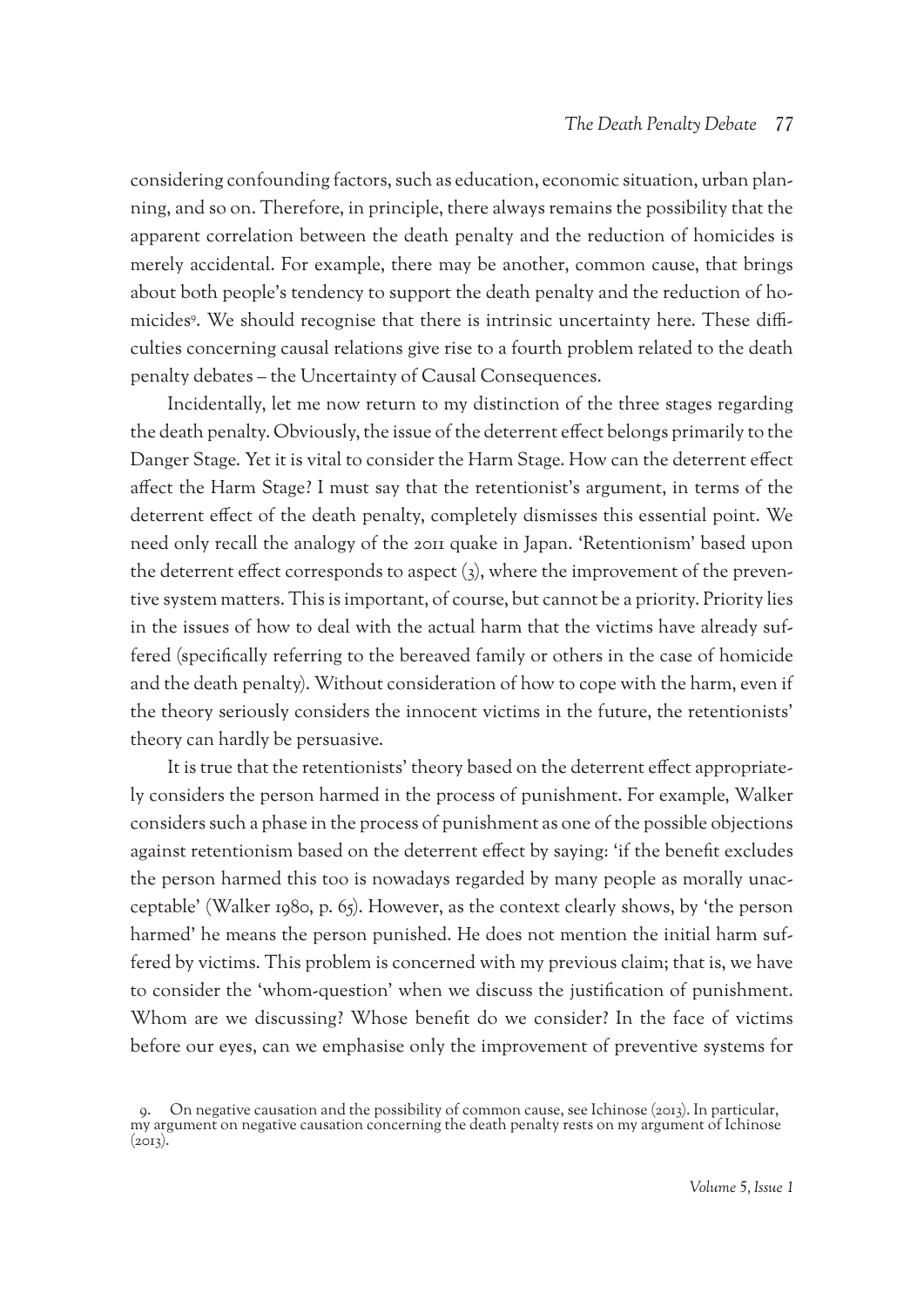the future? Evidently, actual victims are the first to be helped, although obviously it is not at all bad to simultaneously consider the preventive system in the future. It is necessary for us to respect basic human rights and the human dignity of perpetrators and innocent people in the future; however, that respect must be in conjunction with our first taking care of actual victims. We ought not to get our priorities wrong.

#### 10. Prospects

I have indicated that the debates on the death penalty are inevitably surrounded by four problems over specific kinds of uncertainties: uncertainty concerning the victim of homicide, uncertainty in justifying the death penalty from the feeling of being victimised, uncertainty in justifying the death penalty on the basis of human rights, and uncertainty over negative causation. In the course of examining these problems, I have proposed the option of developing an 'impossibilist' position about the death penalty, which I am convinced, deserves further investigation. However, being surrounded by theoretical problems and uncertainties might be more or less true of any social institution. My aim is only to suggest how the death penalty should be understood as involving uncertainties from a philosophical perspective. Most likely, if there is something practical that I can suggest based on my argument, then what we might call a 'Harm-Centred System' may be introduced as a relatively promising option instead of, or in tandem with, the death penalty. What I mean by this is a system in which we establish as a priority redressing actual harm with regard to legal justice, where 'actual harm' only implies what the bereaved family suffer from, as the direct victims have already disappeared in the case of homicide. In other words, I think that something akin to the maximalist approach to restorative justice<sup>10</sup> or some hybrid of the traditional justice system and the restorative justice system should be seriously considered, although we cannot expect perfect solutions exempt from all of

<sup>10.</sup> According to Bazemore and Walgrave, 'restorative justice is every action that is primarily oriented towards doing justice by repairing the harm that has been caused by a crime (Bazemore and Walgrave 1999 (2), p.48). Restorative justice, that is to say, is a justice system that mainly aims at restoring or repairing the harm of offences rather than punishing offenders as the retributive justice system does. Initially, restorative justice has been carried out by holding 'a *face-to-face* meeting between the parties with a stake in the particular offense' (ibid.) like victim, offenders, or victim- ised communities. However, this type of justice system works only in a complementary way to the traditional system of retributive justice. Then, the maximalist approach to restorative justice was proposed, which seeks to develop 'restorative justice as a fully-fledged alternative'(Bazemore and Proposed, which seems to develop restorming justice as a range measurement of Salemore and Walgrave 1999 (1). Introduction. P.8) to retributive justice. This approach 'will need to include the use of coercion and a formalization of both procedures and the relationship between communities and society' (ibid., p.9.)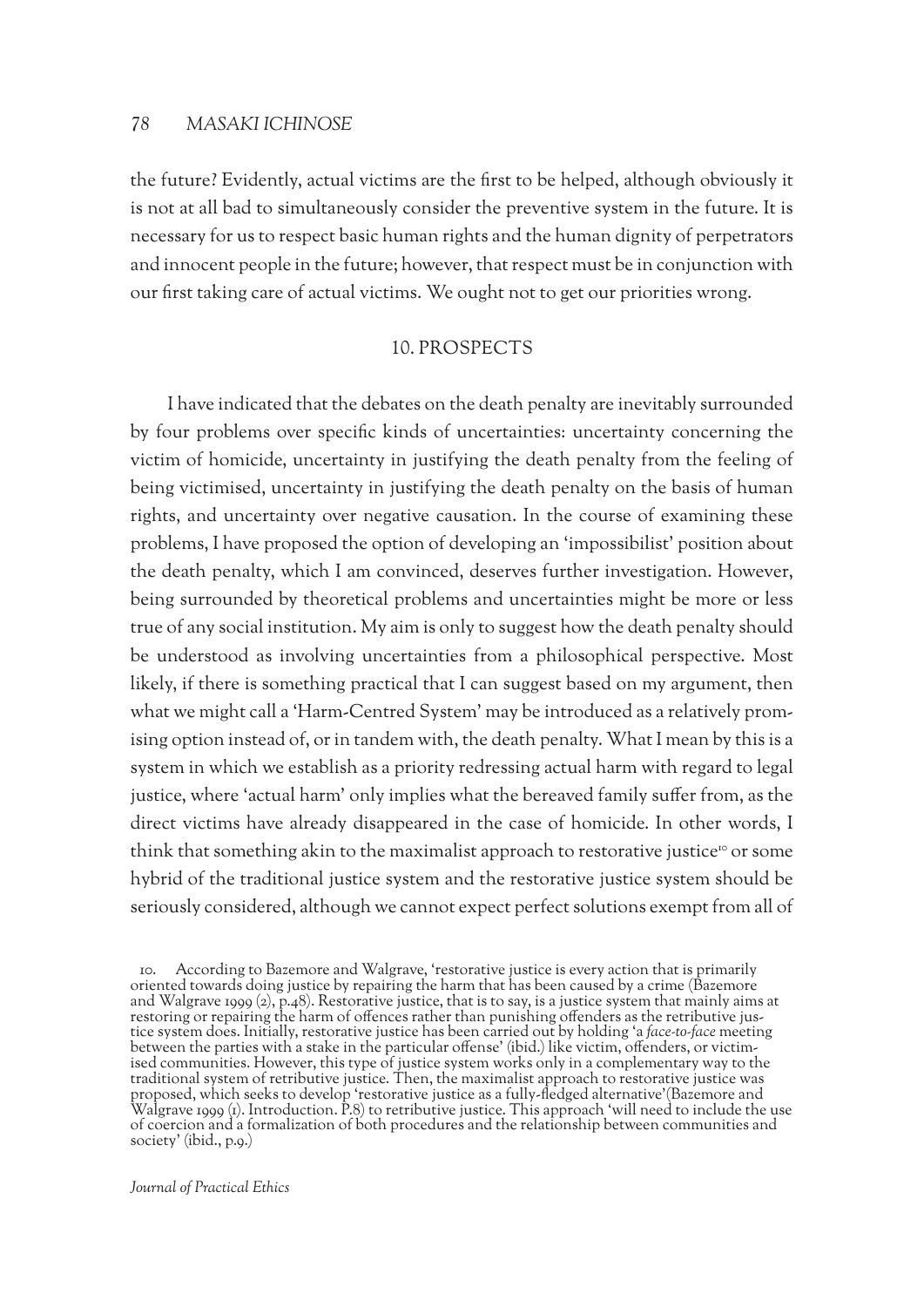the above four problems. It is certainly worth considering whether some element of restorative justice can play a significant role in the best theory of punishment.

In any case, my argument is at most a philosophical attempt to address problems. How to apply it to the practice of the legal system is a question to be tackled in a future project.

#### **REFERENCES**

Bazemore, G. and Walgrave, L. 1999 (1). 'Introduction: Restorative Justice and the International Juvenile Justice Crisis'. In *Restorative Juvenile Justice: Repairing the Harm of Youth Crime*, eds. G. Bazemore and L. Walgrave, Criminal Justice Press, 1-13.

———. 1999 (2). 'Restorative Juvenile Justice: In Search of Fundamentals and an Outline for System Reform'. In *Restorative Juvenile Justice: Repairing the Harm of Youth Crime*, eds. G. Bazemore and L. Walgrave, Criminal Justice Press, 45-74.

Beyleveld, D. 1979. 'Identifying, Explaining and Predicting Deterrence'. *British Journal of Criminology* 19:3, 205–224.

Calvert, B. 1993. 'Locke on Punishment and the Death Penalty'. *Philosophy* 68:264,, 211–229.

Collins, J., N. Hall, and L. A. Paul. 2004. Causation and Counterfactuals. MIT Press.

Conway, D. A. 1995 (originally 1974). 'Capital Punishment and Deterrence: Some Considerations in Dialogue Form'. In *Punishment: A Philosophy and Public Affairs Reader*, eds. J. Simmons, M. Cohen, J. Cohen, and C. R. Beitz. Princeton University Press, 261–273.

Diogenes Laertius. 1925. *Lives of Eminent Philosophers.* Vol. 2. Trans. R. D. Hicks. Loeb Classical Library. William Heinemann Ltd.

Ehrlich, I. 1975. 'The Deterrent Effect of Capital Punishment: A Question of Life and Death'. *American Economic Review* 65:3, 397–417.

Fagan, A. 2016. 'Human Rights'. In Chase B. Wrenn, *The Internet Encyclopedia of Philosophy,* ISSN 2161-0002. Available from http://www.iep.utm.edu/hum-rts/#H2 [Accessed 12 June 2017]

Fischer, J. M., ed. 1993. *The Metaphysics of Death*. Stanford University Press.

Goldman, A. H. 1995 (originally 1979). 'The Paradox of Punishment'. In *Punishment: A Philosophy and Public Affairs Reader*, eds. J. Simmons, M. Cohen, J. Cohen, and C. R. Beitz. Princeton University Press, 30–46.

Hart, H. L. A. 1982. *Essays on Bentham: Jurisprudence and Political Theory*. Oxford University Press.